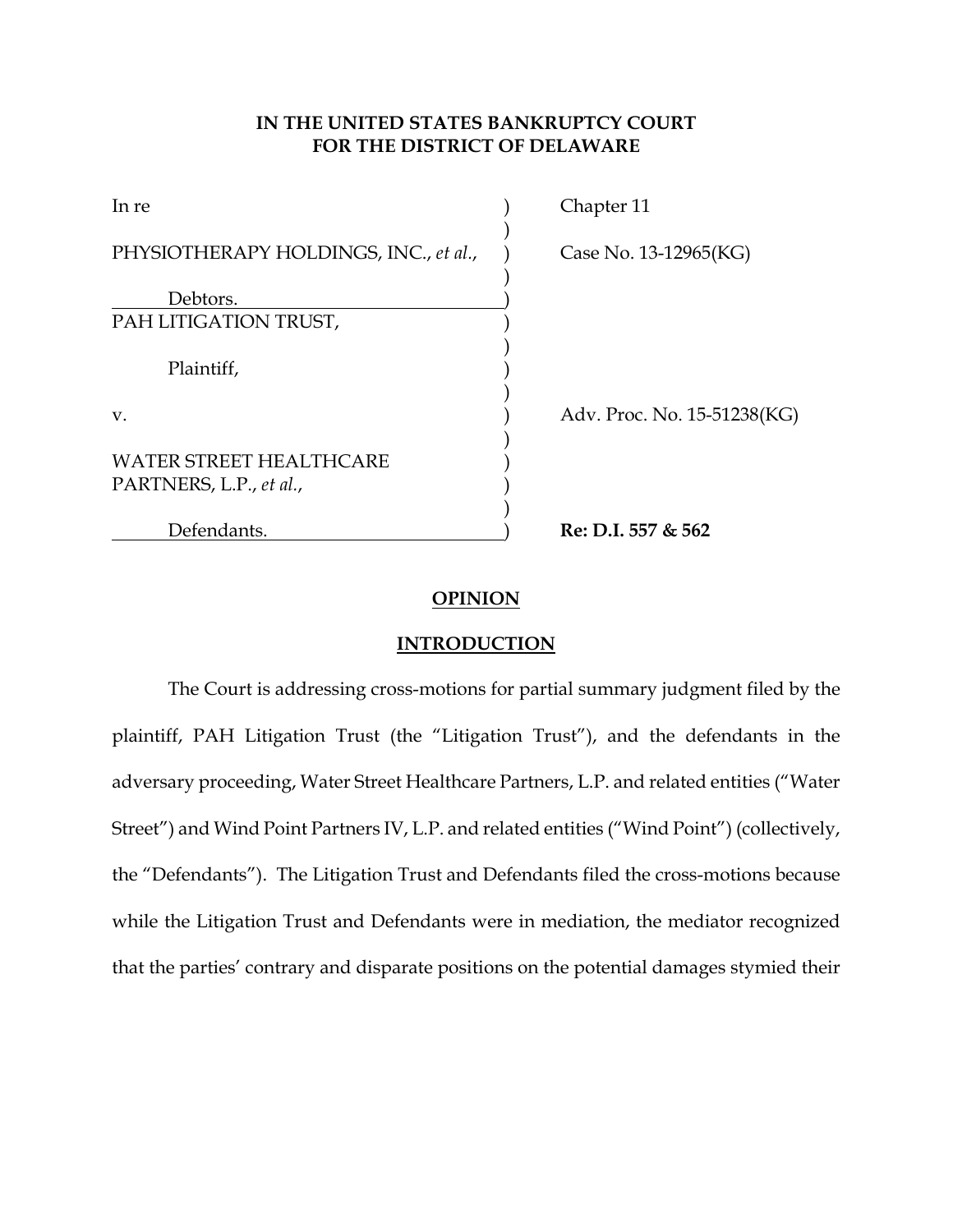settlement discussions. The parties asked the Court for a fast decision on the crossmotions so their settlement discussions might continue. The Court agreed.<sup>1</sup>

The issue presented is a complex one and not of the nature that would normally be quickly decided, but the Court will honor its promise to the parties. The issue is this: assuming (but not deciding) that the Court finds for the Litigation Trust on liability, what are the potential damages? The Litigation Trust says that it is entitled to receive the full measure of its damages under its claim for actual fraudulent transfer, or \$248.6 million, and at least \$228.7 million under its claim for constructive fraudulent transfer. Defendants argue that the Litigation Trust cannot recover what they view as a windfall, a recovery in excess of unpaid claims which was received from the later sale of the reorganized Debtors. With liability assumed, what makes the decision difficult is weighing what may be a windfall and the absence of mitigation, against Defendants possibly walking away with hundreds of millions of dollars obtained by actual or constructive fraudulent transfers. The Court will address the difficult issues in a somewhat abbreviated fashion with the time constraints imposed.

<sup>&</sup>lt;sup>1</sup> The Court initially promised the decision on the cross-motions by October 20, 2017 (after hearing oral argument on September 27, 2017). However, in another case the Court had to address a motion for summary judgment before trial was to be held on October 16-20, 2017. These obligations made a decision by October 20, 2017, a near impossibility.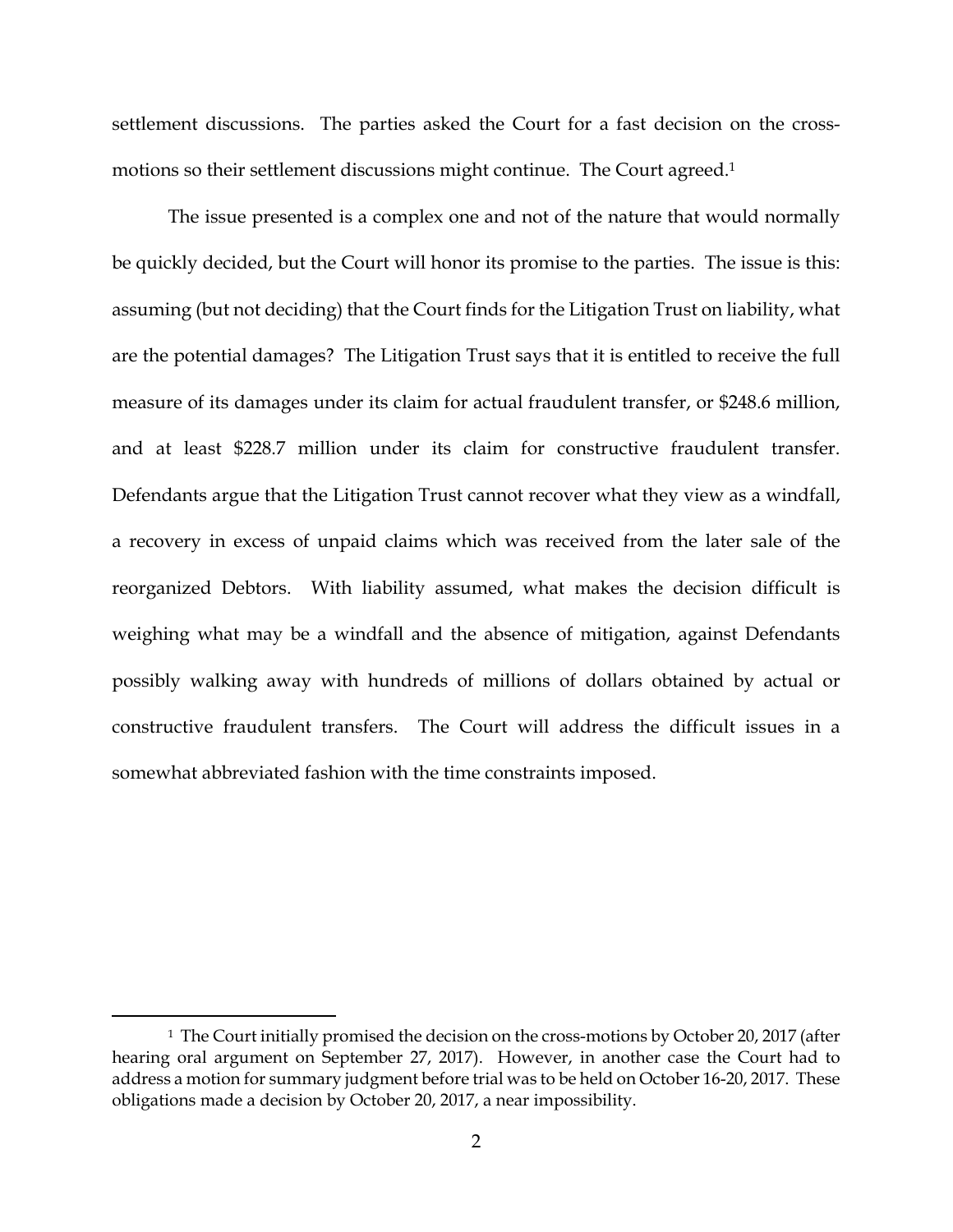#### **FACTS**<sup>2</sup>

## A. Pre-Bankruptcy

In 2007, Water Street and Wind Point acquired Physiotherapy Holdings, Inc. and affiliates ("Physiotherapy" or "Debtors"), one of the largest providers of outpatient physical therapy services in the United States. Declaration of J. Cory Falgowski, Esq., dated August 18, 2017 ("Falgowski Declaration") ¶ 7. D.I. 560. On or about February 22, 2012, Court Square Capital Partners II, L.P. ("Court Square"), Physiotherapy Merger Sub and Defendants entered into an agreement and merger plan (the "Merger Agreement") contemplating a leveraged buyout ("LBO") transaction with Physiotherapy emerging as the surviving entity. Falgowski Declaration ¶ 9-10. Court Square financed its acquisition through equity and debt, including (i) a \$100 million term loan (the "Term Loan") secured by Physiotherapy's assets; (ii) \$210 million in 11.875% senior unsecured notes due in 2019 (the "Senior Notes"); (iii) an equity investment by Court Square of approximately \$313.3 million; (iv) a management equity rollover in the amount of approximately \$3.9 million; and (v) a minority third party investment. Falgowski Declaration ¶ 11. As a result of the LBO, Physiotherapy transferred \$248.6 million of the proceeds to Defendants in exchange for their interests in the company. Def. Opening Br., page 6.

 <sup>2</sup> This Opinion provides a brief summary of the factual and procedural background. A more extensive discussion of such disputed facts and procedure is provided in the Court's Opinion on Defendants Motion to Dismiss, dated June 20, 2016. *PAH Litigation Trust v. Water Street Healthcare Partners, L.P. (In re Physiotherapy Holdings, Inc.)*, 2016 WL 3611831 (Bankr. D. Del. June 20, 2016). The facts are not particularly germane to the Opinion, since what is presently before the Court is a legal question.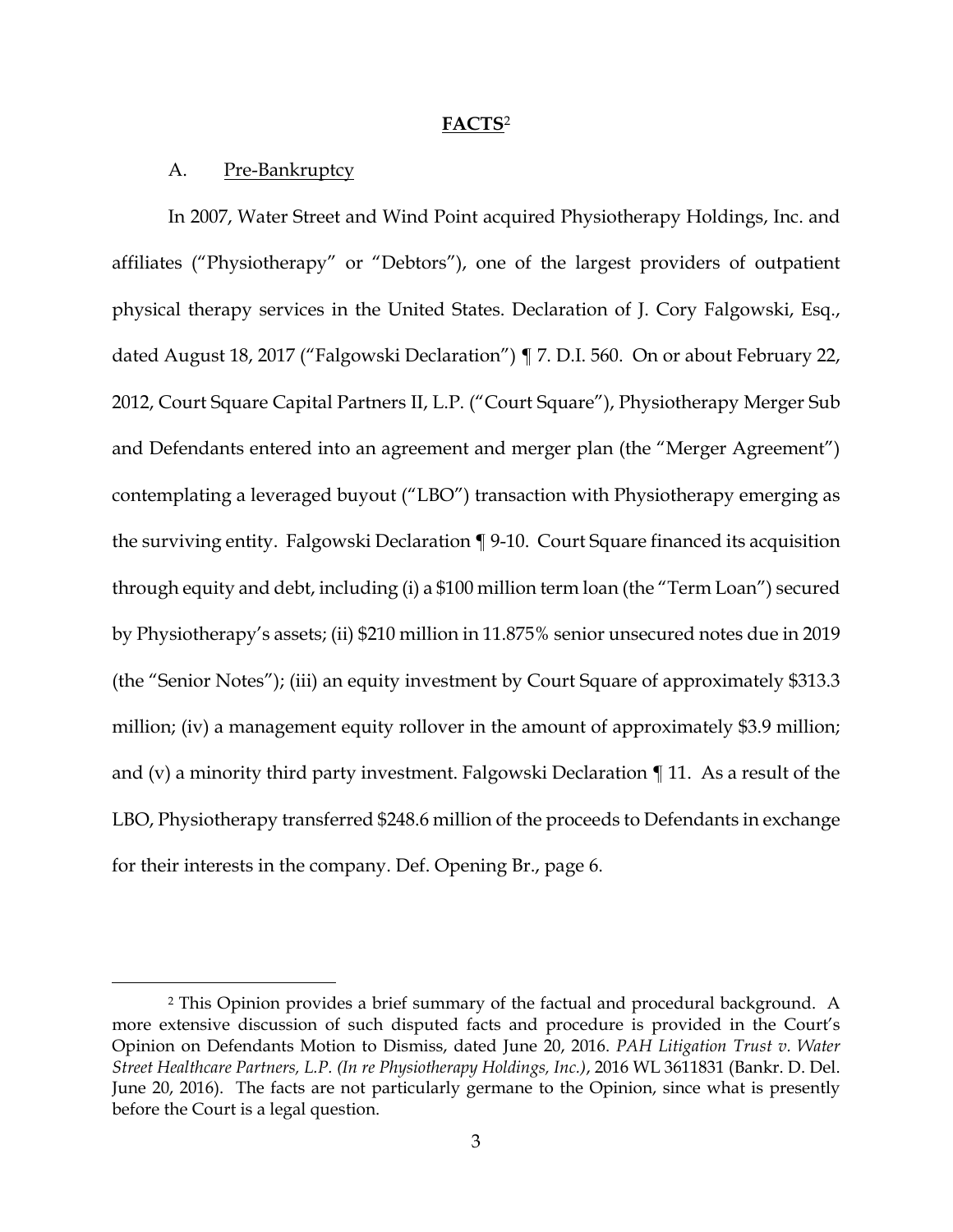### B. The Debtors' Bankruptcy

On November 12, 2013, Physiotherapy filed voluntary petitions for relief under Chapter 11 of the Bankruptcy Code. *In re Physiotherapy Holdings, Inc., et al.*, No. 13-12965- KG, D.I. 1 (Bankr. D. Del.). The Debtors, unable to pay approximately \$350 million they owed, determined that they needed bankruptcy relief to "deliver [their] capital structure" and obtain "operating liquidity" required to continue their business. Disclosure Statement, D.I. 19 at 9 (Nov. 12, 2013). Following "extensive, good-faith negotiations" with creditors and shareholders (*id.*), the Debtors submitted a proposed joint prepackaged plan of reorganization (the "Plan"). *See* Plan, D.I. 18 (Nov. 12, 2013). The Plan significantly reduced the Company's existing debt, provided the Debtors with longterm financing, and established the Litigation Trust to pursue causes of action relating to Defendants' sale of Physiotherapy to Court Square in April 2012. D.I. 19 at 9.

 The Debtors lacked sufficient funds to pay unsecured creditors (the "Noteholders"), and those interests (the "Senior Notes Claims") were therefore impaired under the Plan. D.I. 18 at 17-18. At the time, the Debtors owed the Noteholders \$237,721,715, which included principal and unpaid accrued interest. Declaration of Farbod Moridani ("Moridani Decl.")  $\P\P$  2, 10 & Ex. 1. The Plan provided that the "Senior Notes Claims shall be Allowed in the aggregate principal amount of \$210,000,000." D.I. 18 at 17. The Senior Notes Claims could not be satisfied. The Plan proposed to distribute to each Noteholder who chose to participate in the Plan, "in exchange for full and final satisfaction, settlement, release, and discharge of the Allowed Senior Notes Claims," (*id.*) (i) a pro rata share of new common stock issued by the reorganized Debtor (the "Equity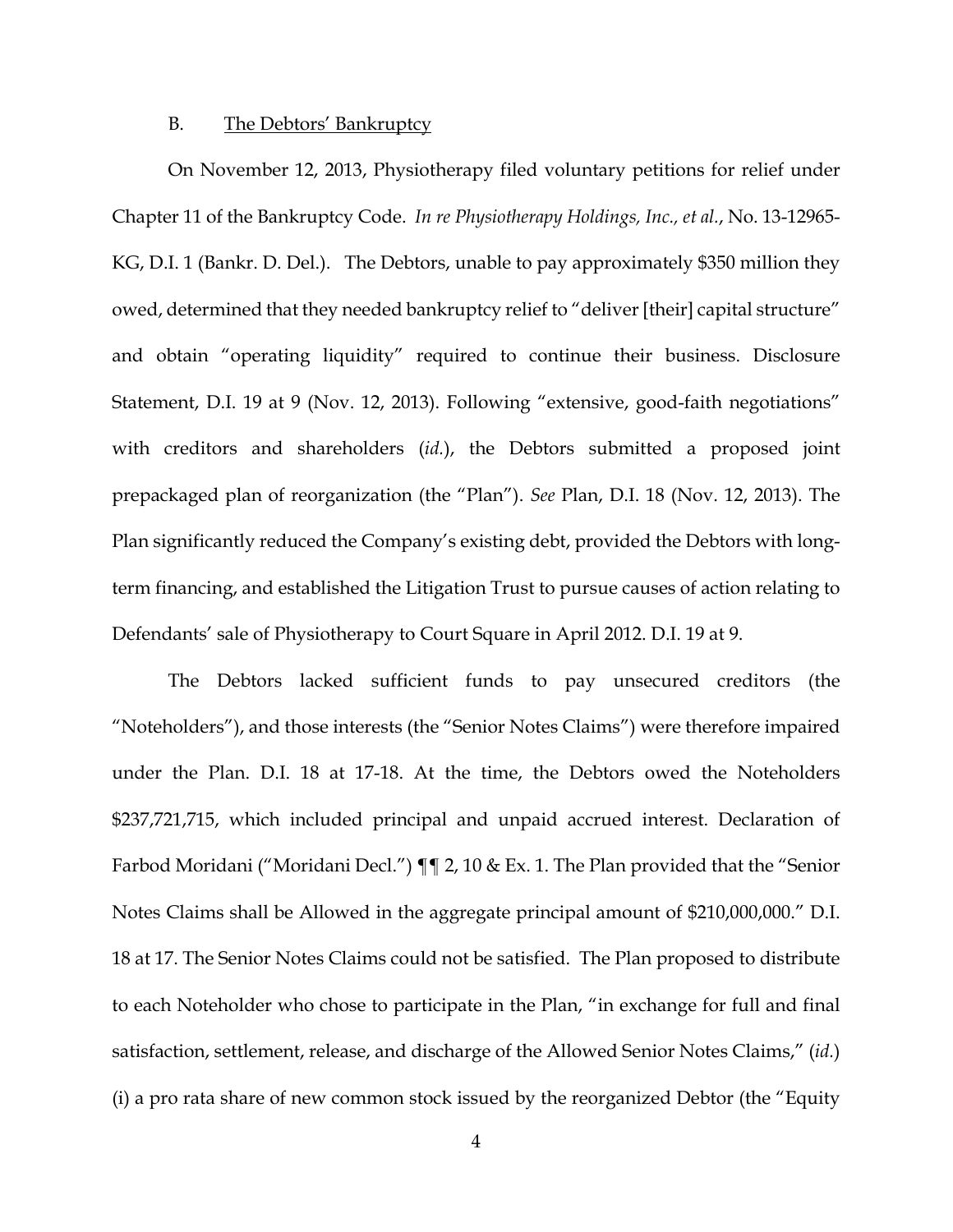Interest"), and (ii) a pro rata share of 50% of Litigation Trust recoveries (the "Litigation Interest"). D.I. 18 at 28. Almost all of the Noteholders (accounting for \$209.4 million of the \$210 million face value of the Notes) opted into the Plan. *See* Declaration of M. McGahan in Supp. of Chapter 11 Pets. & First Day Pleading, D.I. 16 ¶ 60 (Nov. 12, 2013). The Plan allocated the remaining 50% interest in Litigation Trust recoveries to Court Square. D.I. 18 at 28.

 The Plan also placed a value on the Equity Interest in the reorganized Debtors which the Noteholders received. The Debtors' investment banker, Rothschild Inc., performed a valuation of the Debtors that approximated their post-confirmation going concern enterprise value at \$240 million. D.I. 19, Ex. J at 1. After accounting for existing debts, the Debtors' post-confirmation implied equity value was between \$76 million and \$116 million, with a midpoint of \$96 million. *Id.* In the Disclosure Statement the Debtors valued the Equity Interest received by the Noteholders at 40.3% of the value of the Allowed Senior Notes Claims, or \$84.63 million (40.3% of \$210 million). D.I. 19 at 38.

 As previously stated, the Plan also created the Litigation Trust. D.I. 18 at 27-29. Pursuant to the Plan, the claims of the Debtors, Court Square, and the Noteholders (collectively, the "Contributing Claimants") were transferred to the Litigation Trust, including any avoidance claims. *Id.* at 27. The Litigation Trust was designated an estate representative authorized to retain and pursue all such causes of action. *Id.* at 28. The Disclosure Statement identified Water Street and Wind Point as potential targets of causes of action transferred to the Litigation Trust. *See* D.I. 19 at Ex. C.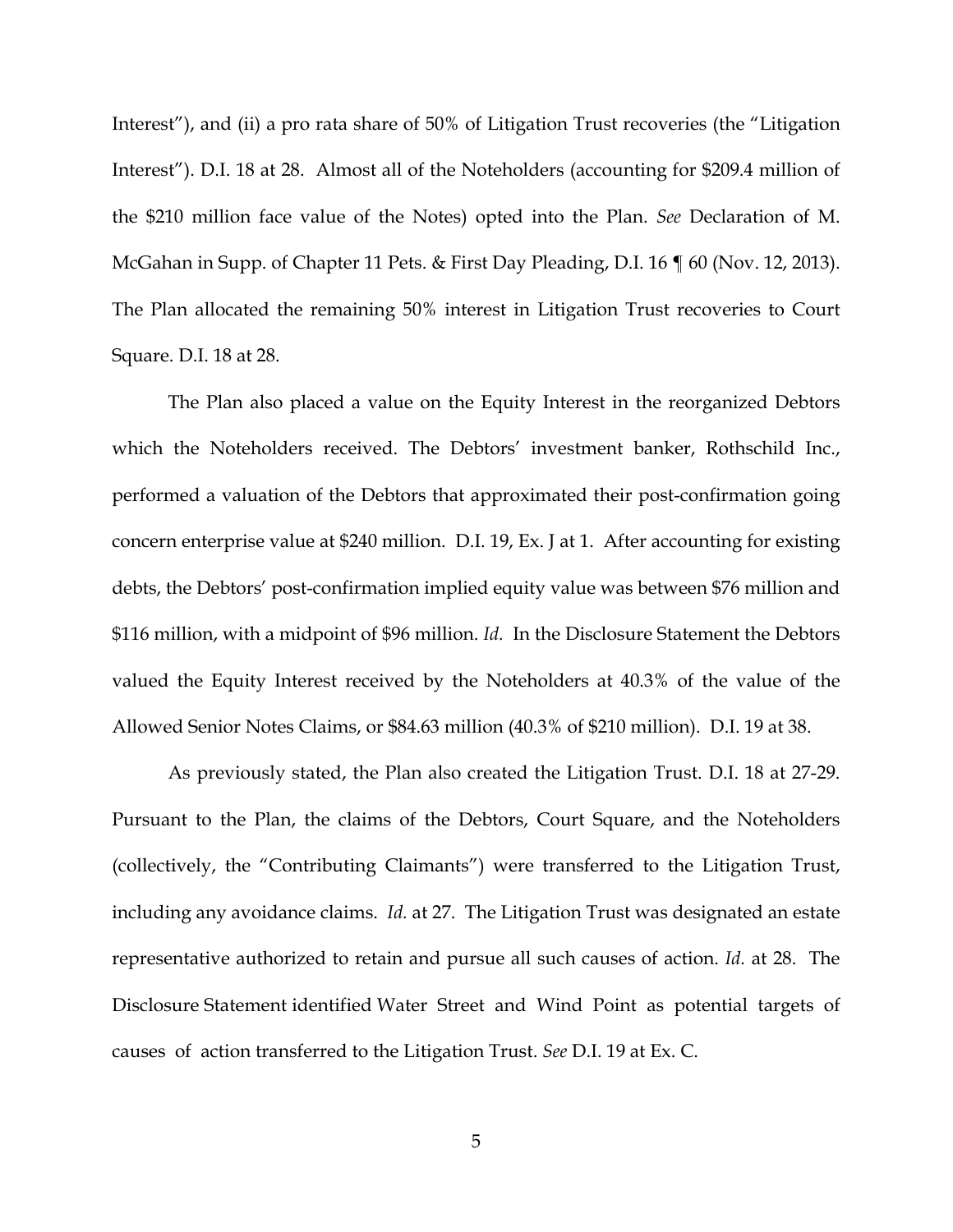All interested parties—including Defendants—had notice and the opportunity to object to the Plan. The Defendants acted on that opportunity, and on December 12, 2013, objected to the Plan. D.I. 128 at 2 (Dec. 12, 2013). This objection was only on the grounds that the Plan unfairly impaired their rights of indemnity against the Debtors and contained overly broad releases and exculpations that prevented Defendants from pursuing claims against third parties. *Id.* Defendants did not object to many terms of the Plan and Disclosure Statement including the formation of the Litigation Trust, the assignment of the Contributing Claimants' causes of action to the Litigation Trust, the distribution of new common stock in Physiotherapy to Noteholders, the determination that the equity distributed to Noteholders satisfied only 40.3% of their claims, the Noteholders' entitlement under the Plan to both the Equity Interest and 50% of Litigation Trust recoveries, Court Square's entitlement to the other 50% of Litigation Trust recoveries, or the Litigation Trust's standing to pursue the claims assigned to it for the benefit of both the Noteholders and Court Square.

 On December 23, 2013, the Court approved the Plan and Disclosure Statement. *See* Order Approving the Debtors' Disclosure Statement for, and Confirming, the Debtors' Joint Prepackaged Chapter 11 Plan, D.I. 197 (Dec. 23, 2013) (the "Confirmation Order"), including that "[t]he valuation set forth in the Disclosure Statement was prepared by the Debtors' investment banker, Rothschild Inc., in accordance with standard and customary valuation principles and practices, and is a fair and reasonable estimate of the value of the Debtors' businesses as a going concern." *Id.* at 27.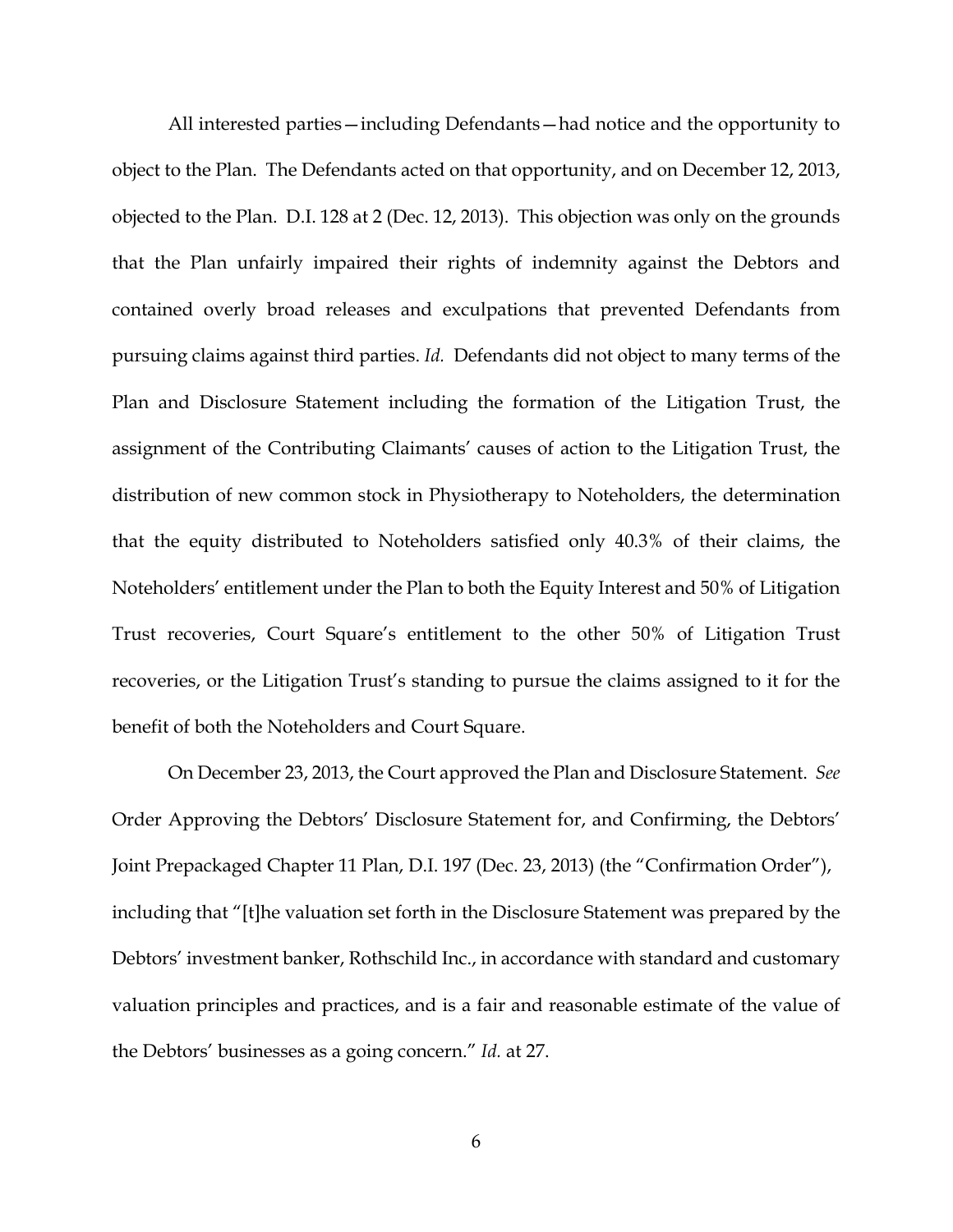# C. The Adversary Proceeding

 The Litigation Trust filed this adversary proceeding on September 1, 2015, seeking to recover the funds that Defendants allegedly took from the Debtors in connection with Physiotherapy's LBO. Complaint, Adv. D.I. 1. The Litigation Trust's complaint (the "Complaint") purports extensive accounting manipulations that led to the alleged fraudulent sale of Physiotherapy. The "manipulations" consisted primarily of the Debtors' abandonment of the historical look-back revenue recognition method in favor of a new methodology called the "rate bridge," which allowed Physiotherapy to record revenue without verifying that the amount recorded was consistent with past experience or was actually collected. *Id.* ¶¶ 40-42.

 In the pre-bankruptcy sale, Court Square had agreed to pay \$510 million for Physiotherapy based on fraudulent financial statements and other misrepresentations, Compl. ¶ 86, which was roughly double Physiotherapy's enterprise value. *Id.* ¶ 96. The sale was structured as a LBO financed by an equity investment by Court Square and over \$300 million in debt, \$210 million of which was issued to the Noteholders in the form of senior unsecured notes (the "Notes"). *Id.* ¶¶ 81-82, 87; Moridani Decl. ¶ 3, Ex. 2. The Litigation Trust argues the Offering Memorandum drastically overstated the Debtors' net revenues and EBITDA.

 The transaction closed on April 30, 2012. Upon closing, the Debtors incurred hundreds of millions of dollars in debt and distributed \$248.6 million to Defendants, leaving Debtors insolvent. Compl. ¶¶ 88, 96. On May 1, 2013, the Debtors failed to make a \$12,468,750 interest payment due under the Notes, thereby defaulting. *Id.* ¶ 105;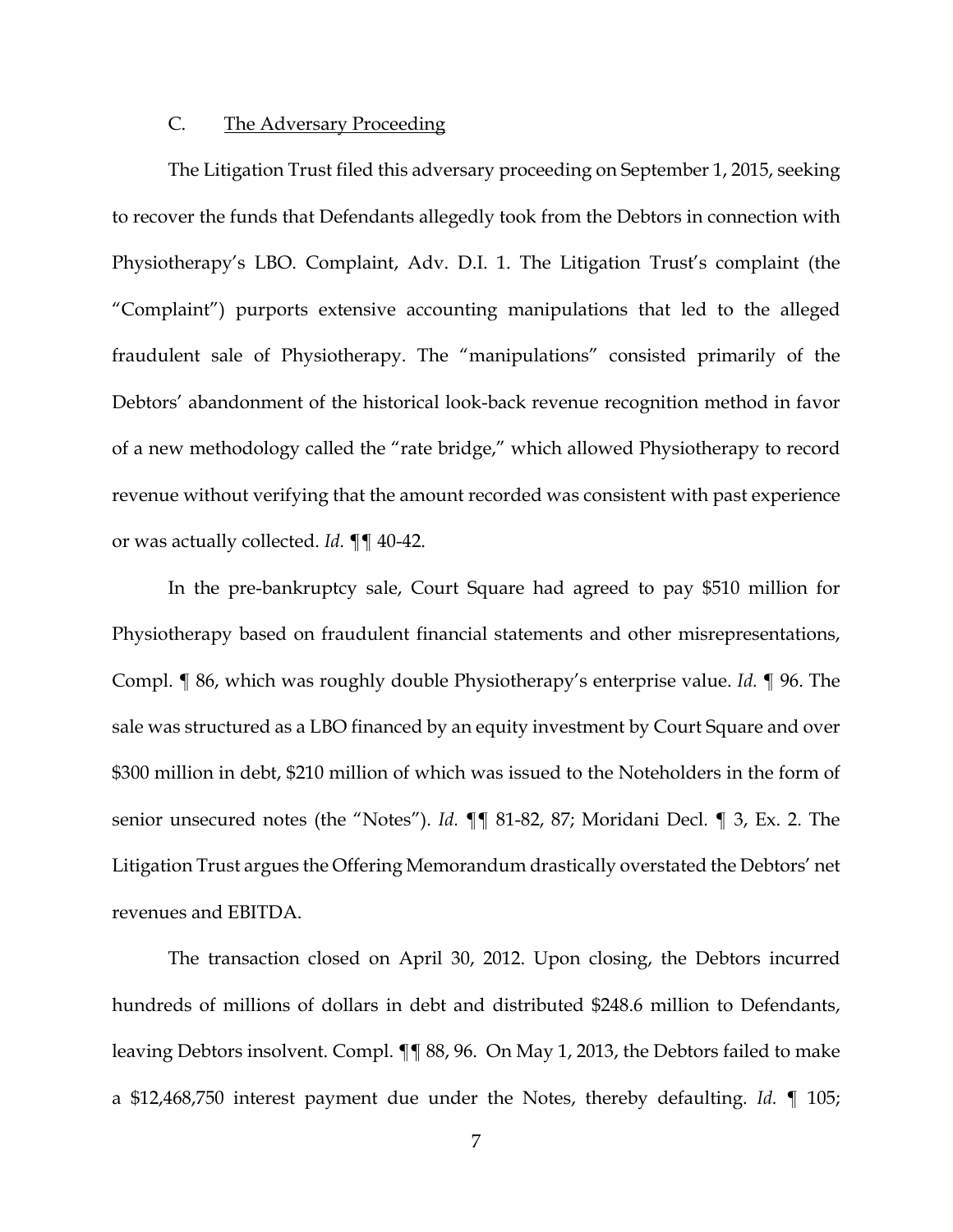Moridani Decl.  $\P$  4, Ex. 3 at 9763. They also missed the next payment due, in the same amount, on November 1, 2013. Moridani Decl. ¶ 2, Ex. 1. The Debtors then filed for bankruptcy on November 12, 2013. D.I. 1.

 In the adversary proceeding, Defendants moved to dismiss the Litigation Trust's Complaint. The Court resolved that motion on June 20, 2016, granting it in part but sustaining the Litigation Trust's claims for actual fraudulent transfer under 11 U.S.C. § 548 of the Bankruptcy Code and constructive fraudulent transfer under the Pennsylvania Uniform Fraudulent Transfer Account ("PUFTA"). D.I. 250. On May 25, 2017, the Litigation Trust moved for leave to amend its Complaint, including to seek punitive damages under the PUFTA claim. That motion is pending.<sup>3</sup>

#### D. The Subsequent Sale of Physiotherapy

 In March 2016, Select Medical Corporation ("Select Medical") acquired the reorganized Debtors, in which the Noteholders held their Equity Interest. Moridani Decl. ¶ 5, Ex. 4. Select Medical paid \$421 million in cash. The Noteholders who sold their equity to Select Medical in March 2016 received a total of \$282,282,590.11 through this transaction. *Id.* ¶ 6, Ex. 5. It is the Noteholders' receipt of this amount that Defendants argue forecloses recovery by the Litigation Trust. The amount is significantly higher than the Noteholders' Equity Interest under the Plan, reflecting improvements in Physiotherapy's performance created under the Noteholders' ownership. But the

<sup>&</sup>lt;sup>3</sup> The parties have briefed and argued the motion to amend but because of the urgent nature of the cross-motions, the Court has deferred a decision on the motion to amend. The Court will issue an opinion at its earliest convenience.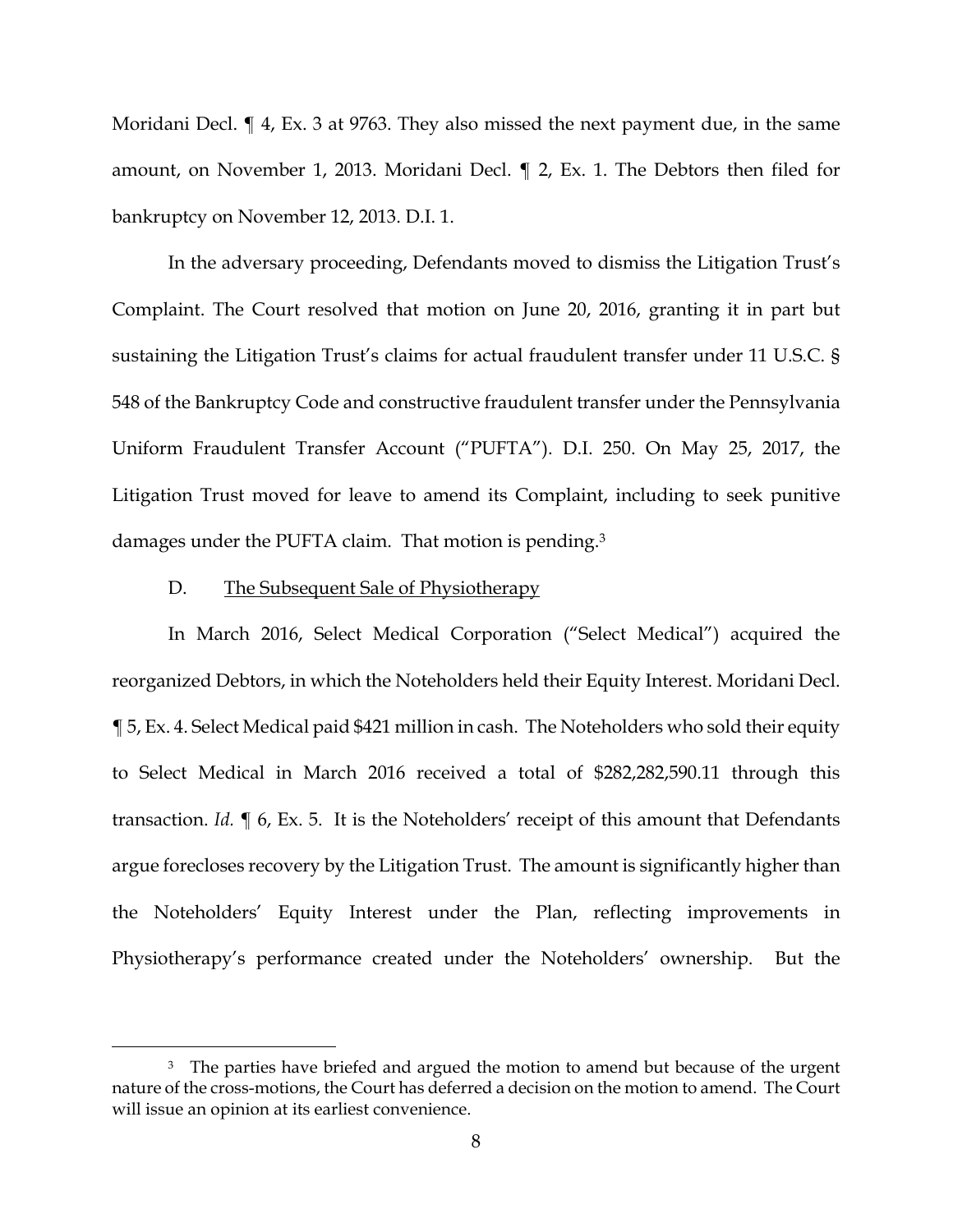Litigation Trust argues that this amount is significantly lower than the value of the debt which the Noteholders agreed to release under the terms of the Plan, in exchange for the Equity Interest and Litigation Interest. *See* Moridani Decl. ¶¶ 8-9.

## **STANDARD OF REVIEW**

 Rule 56 of the Federal Rules of Civil Procedure, made applicable by Federal Rule of Bankruptcy Procedure 7056, provides that "[a] party may move for summary judgment, identifying each claim or defense – or the part of each claim or defense – on which summary judgment is sought." Fed. R. Civ. P. 56. The court "shall grant summary judgment if the movant shows that there is no genuine dispute as to any material fact and the movant is entitled to judgment as a matter of law." *Id.; see also Celotex Corp. v. Catrett*, 477 U.S. 317, 322 (1986). Where, as here, there are cross-motions for summary judgment, the Court must ensure that the nonmoving party on each theory has the inferences to be drawn from the underlying facts viewed in the light most favorable to it as the party opposing the motion. *Mitsushita Elec. Indus. Co. v. Zenith Radio Corp.*, 475 U.S. 574, 588 (1986).

 Here, the Court is assuming (without deciding) that the Litigation Trust has successfully proven all of the accounting manipulations and financial misrepresentations alleged in the Complaint; that the Debtors transferred \$248.6 million to Defendants "with actual intent to hinder, delay, or defraud" creditors; and that Defendants knew about and actively concealed the fraud from Court Square and the Noteholders. *See* 11 U.S.C. § 548(a)(1)(A). The Court also assumes that, at the time of the transfers to Defendants, the Debtors (i) were insolvent; (ii) had unreasonably small assets in relation to the transfers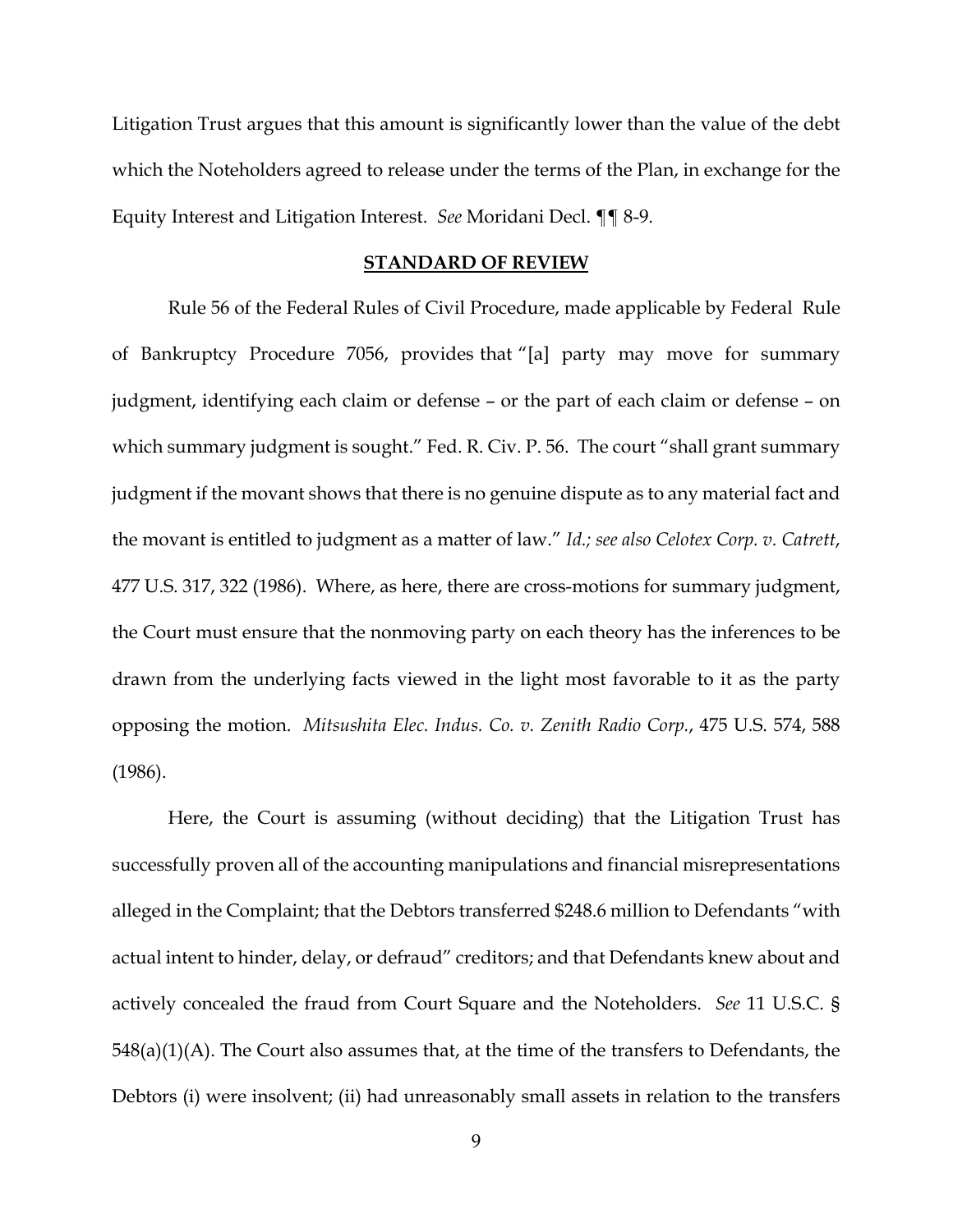to Defendants; (iii) intended to incur debts beyond their ability to pay as they became due; and (iv) received less than reasonably equivalent value in exchange for the transfers. *See* 12 Pa. C.S.A. §§ 5104(a)(2), 5105. For the purposes of this Opinion only, the Court is assuming there are no material facts regarding liability.

#### **DECISION**

### **A. The Litigation Trust's Position**

 The Litigation Trust forcefully argues that it is entitled to recover the full amount of the fraudulent transfers regardless of the sale to Select Medical. The Litigation Trust points out that Section 548 of the Bankruptcy Code empowers it to "avoid" a fraudulent transfer. Further, Section 550 provides that the avoidance of a transfer under Sections 544, 545, 547, 548, 549, 553(b) or 724(a) permits that "the trustee may recover, for the benefit of the estate, the property transferred, or, if the court so orders, the value of such property. . . ." The property "transferred" and the "value" of the property transferred are the same, the \$248.6 million which Defendants took from the Debtors.

 There are cases which have addressed the issue and held that Section 550 damages are not capped to permit creditors to receive only the amount of their claims. *See, e.g., In re JTS Corp.*, 617 F. 3d 1102, 1115-16 (9th Cir. 2010); *Clinton v. Acequia, Inc.* (*In re Acequia, Inc.*), 34 F. 3d 800, 809-11 (9th Cir. 1994); *In re Tronox Inc.*, 464 B.R. 606, 614 (Bankr. S.D.N.Y. 2012); and *Stalnaker v. DLC, Ltd.*, 376 F. 3d 819, 823 (8th Cir. 2004). These cases, and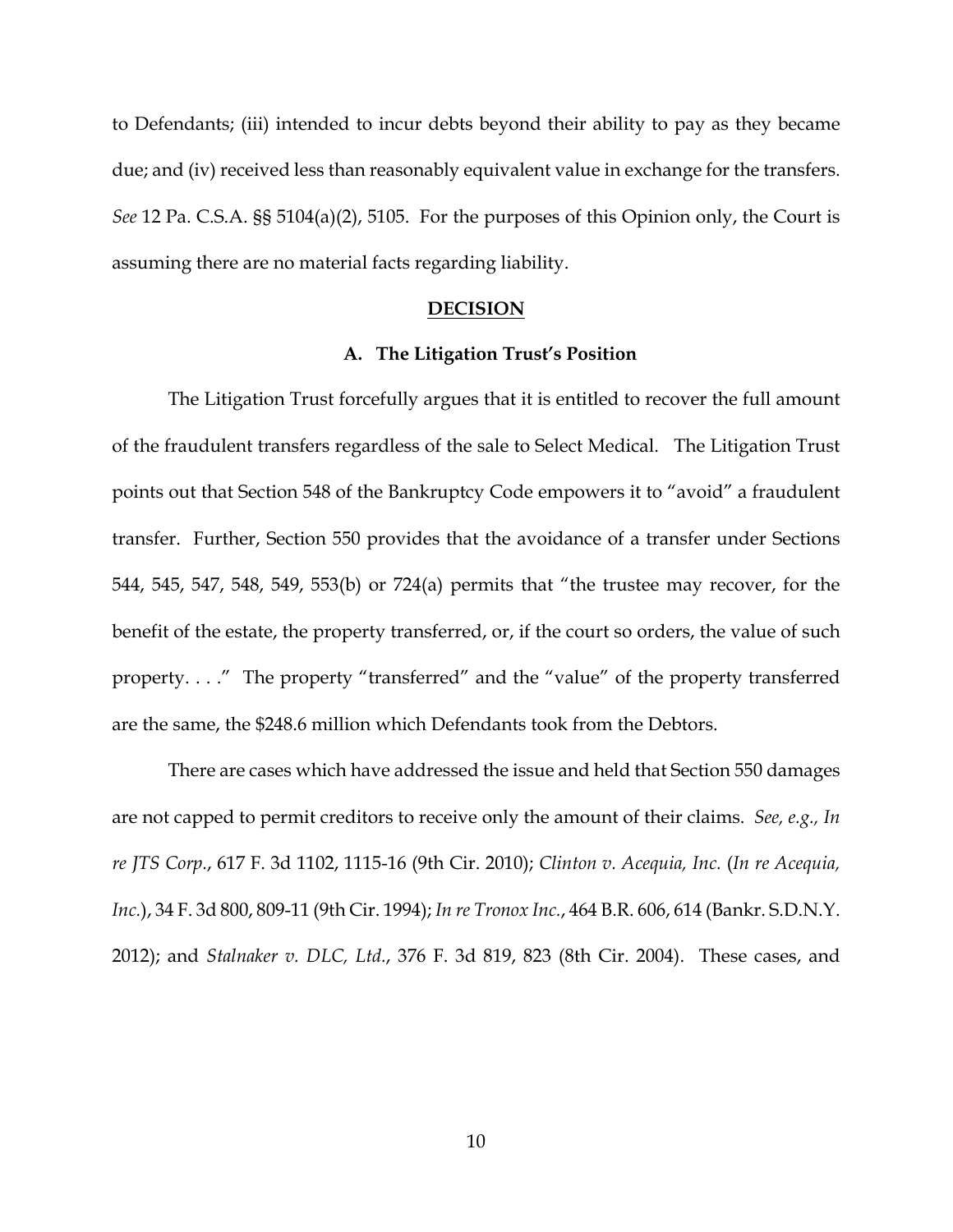others,4 hold that Section 550 does not limit a recovery to the amount of creditor claims.

The Litigation Trust discussed the *Tronox* decision at length.

 In *Tronox*, a defendant argued in a case brought under Section 548 that Section  $550(a)$  imposes a cap – an absolute cap – in the amount of the claims of the creditors who would benefit from the recovery. *See generally* 464 B.R. 606. According to the defendant, more recovery would create a windfall that did not benefit the estate. *Id.* at 611. The court rejected the defendant's argument and stated that:

In other words, the "for the benefit of the estate" clause in § 550 sets a minimum floor for recovery in an avoidance action – at least some benefit to the estate – but does not impose any ceiling on the maximum benefits that can be obtained once that floor is met.

Id. at 614. Congress did not use the phrase "to the extent" of the benefit to the estate.

 In *Acequia*, the defendant urged the court to limit recovery under Section 550(a) to "an amount sufficient to satisfy all unsecured claims" to prevent a windfall to the estate. 34 F. 3d at 810. The court responded that "the [estate] has a greater equitable claim to the transferred funds than does [the defendant wrongdoer]" and did not cap the recovery. *Id.* at 812.

*Tronox* and *Acequia*, as well as a number of other cases, stand for the proposition that Section 550's "for the benefit of the estate" clause is not limiting, i.e., it does not limit the amount of recovery. The crux of the Litigation Trust's argument is therefore that its

 <sup>4</sup> *See,e.g.*, *Lim v. Miller Parking Co., 526 B.R. 202, 214-15* (Bankr. E.D. Mich. 2015); *Kipperman v. Onex Corp.*, 411 B.R. 805, 876-78 (N.D. Ga. 2009); *MC Asset Recovery, LLC v. Southern Co.*, 2006 WL 5112612 at \* 5, n. 11 (N.D. Ga. Dec. 11, 2006).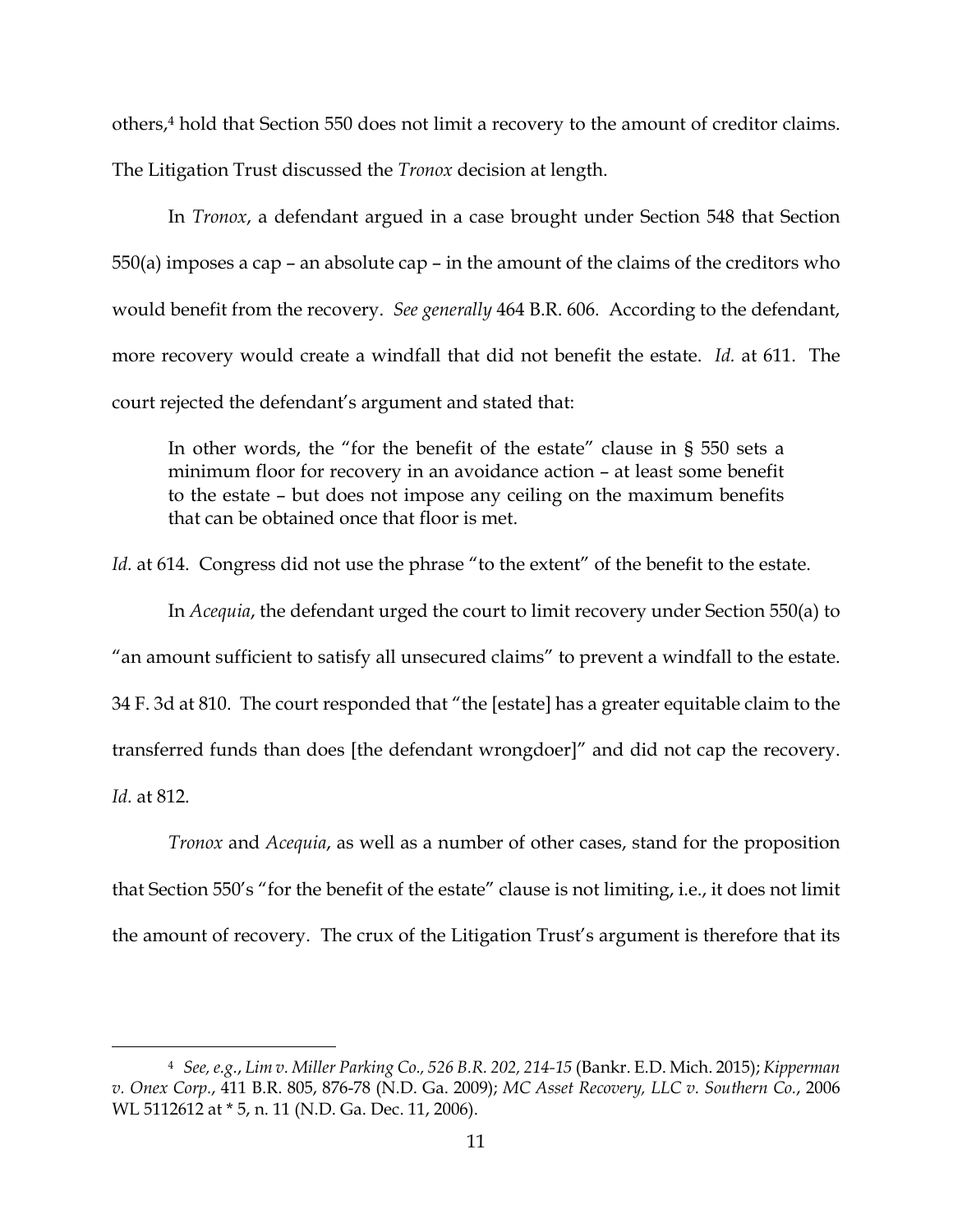recovery from Defendants is not capped. If the Litigation Trust's recovery provides "some benefit to the estate," the amount recoverable is not capped.

 Then there is the Plan on which, according to the Litigation Trust, "the Noteholders took a gamble." They accepted equity in bankrupt Debtors which helped the Debtors emerge from bankruptcy without massive debts. The Noteholders took a risk and are entitled to the benefits of their risk-taking. Their sacrifice and management's efforts increased the value of Physiotherapy. In contrast, Defendants did nothing to increase Physiotherapy's value. Yet, if the Litigation Trust is correct, Defendants would benefit despite making no contribution to the increase in value. Thus, Defendants would escape the Noteholders' litigation claims and thereby enjoy asset appreciation, while allegedly defrauded creditors would bear the burden of asset depreciation. *See, e.g.*, *MC Asset Recovery,* 2006 WL 5112612 \* 6-7 (N.D. Ga. Dec. 11, 2006) (noting appreciation of creditors' equity did not diminish the value of their avoidance claims); *In re Euler*, 251 B.R. 740, 747 (Bankr. M.D. Fla. 2000) (emphasis added) (highlighting that the increase or decrease in asset value is a risk or benefit of ownership and not a windfall).

 At bottom, the Noteholders argue that they accepted the risk of depreciation of their Equity Interest. Therefore, they should benefit from the appreciation of equity.

 The Noteholders also argue that there will be no windfall if the Court accepts their argument. The Plan provided for the Noteholders to receive the Equity Interest and the Litigation Trust interest. If the Noteholders had not agreed to release their claims on the Notes, the Notes would have continued to accrue interest, which would have made the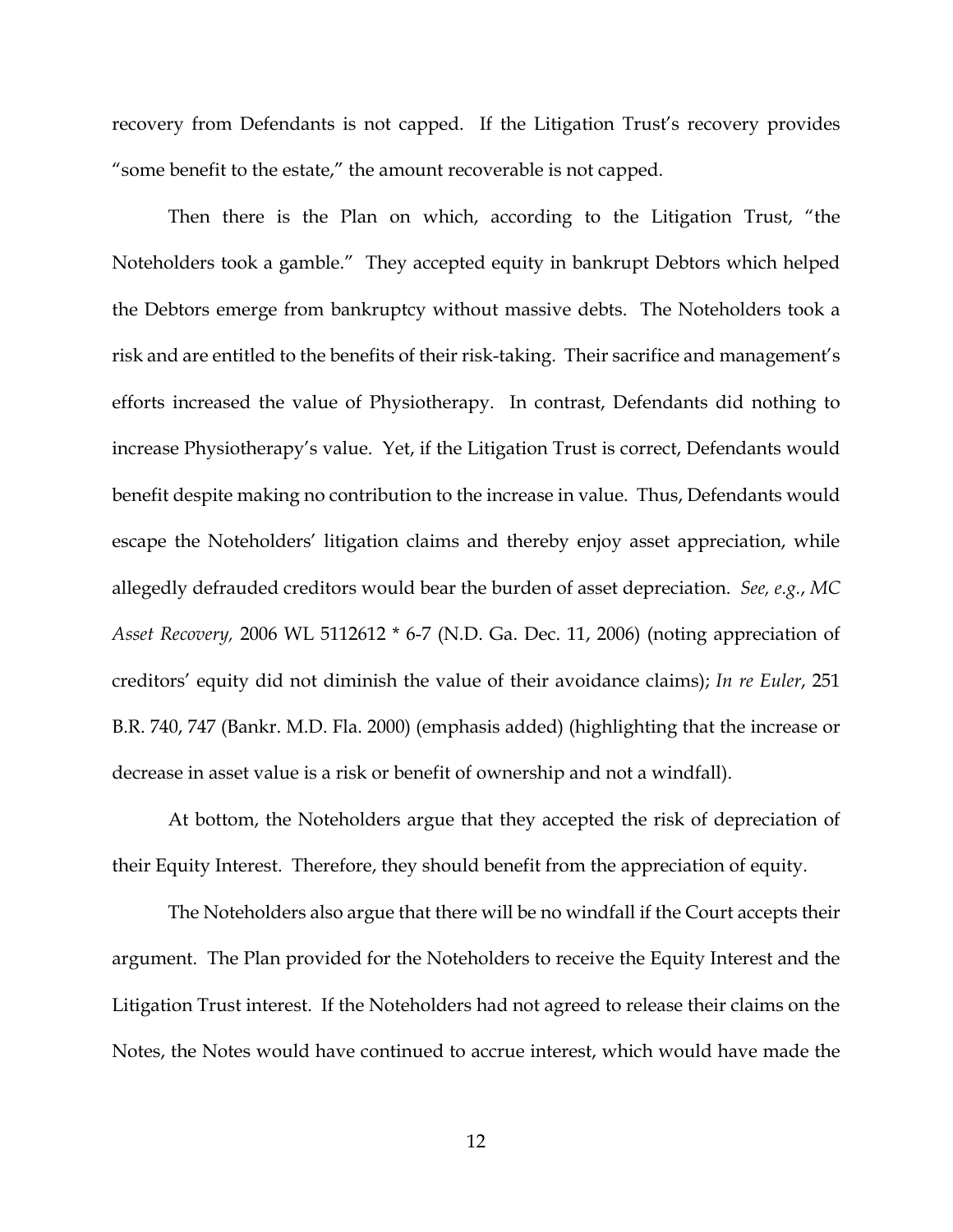unpaid principal and interest worth well over \$300 million. Thus, the Noteholders would not receive a windfall from the litigation.

## **B. Defendants' Position**

 Defendants argue first that the fraudulent transfer laws are remedial, not punitive, in nature. The intent of the law is to restore creditors to their positions immediately prior to the fraudulent transfers. *See, e.g.*, *In re Best Prods. Co., Inc.*, 168 B.R. 35, 57 (Bankr. S.D.N.Y. 1994) (stating fraudulent transfer laws are not punitive, they are remedial); *Tronox*, 429 B.R. 73, 111 (Bankr. S.D.N.Y. 2010); *Miller v. Dow* (*In re Lexington Oil & Gas Ltd.*), 423 B.R. 353, 376 (Bankr. E.D. Okla. 2010) (noting an award of punitive damages is not included in Section 550 of the Bankruptcy Code). Defendants therefore complain that the Litigation Trust seeks to recover all \$248.6 million paid to Defendants which far exceeds the Noteholders' and Court Square's actual losses.

 Second, Defendants argue that when fraudulent transfer law was codified through the Bankruptcy Code it did not unleash an unlimited avoidance power. *See Raleigh v. Ill. Dept. of Revenue*, 530 U.S. 15, 20 (2000) (finding no reason to analyze state interests differently because of a bankruptcy proceeding).

 Third, Section 550 requires a plaintiff to prove that any recoveries are "for the benefit of the estate." *See Wellman v. Wellman*, 933 F. 2d 215, 217-18 (4th Cir. 1991) (observing courts unanimously hold that the estate must benefit from the recovery of transferred property). However, the "benefit" means a benefit to a debtors' creditors. *See, e.g.*, *Kennedy Inn Assocs. v. Perab Realty Corp.* (*In re Kennedy Inn Assocs.*), 221 B.R. 704,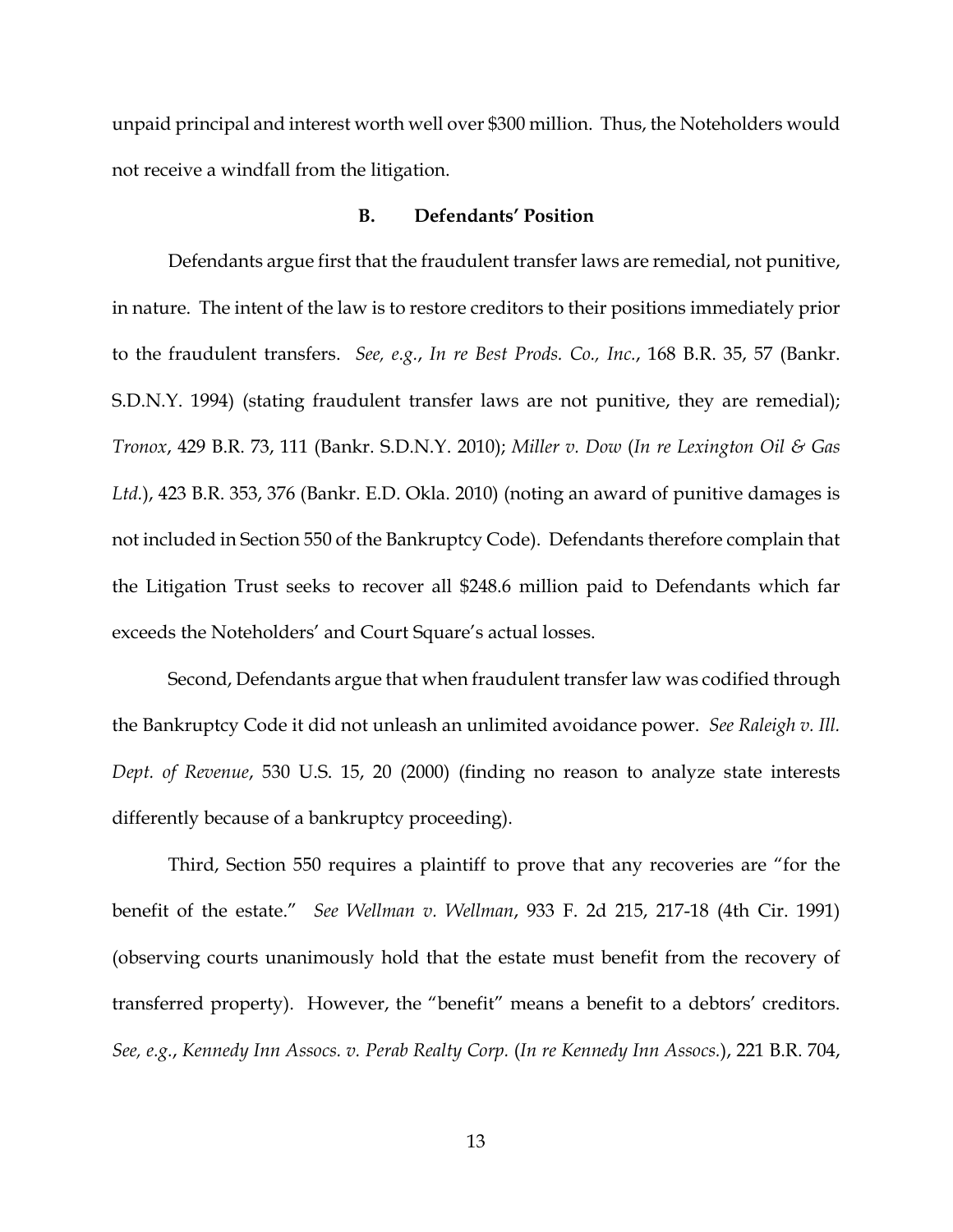715 (Bankr. S.D.N.Y. 1998) and *P.A. Bergner & Co. v. Bank One, Milwaukee, N.A.* (*In re P.A. Bergener & Co.*), 140 F. 3d 1111, 1118 (7th Cir. 1998).

 Fourth, a court must focus on what the bankruptcy estate lost, and not what the transferee gained. *Gill v. Maddalena* (*In re Maddalena*) 176 B.R. 551, 556-57 (Bankr. C.D. Cal. 1995).

 Fifth, recovery may not be greater than the value of unpaid creditor claims, and should only be awarded to cover harm to a creditor. The recovery must benefit a creditor. *Murphy v. Town of Harrison* (*In re Murphy*), 331 B.R. 107, 122 (Bankr. S.D.N.Y. 2005).

 Sixth, Section 550 provides for partial avoidance because creditors are entitled to recover only what is necessary to satisfy their claim. *See Slone v. Lassiter* (*In re Grove-Merritt*), 406 B.R. 778, 811 (Bankr. S.D. Ohio 2009) ("A fraudulent transfer should be avoided only to the extent creditors were harmed."); *see also In re Murphy*, 331 B.R. at 114:

The bankruptcy objective of the avoidance powers in Sections 544 and 548 is to protect creditors generally from prejudice resulting from transfers of the debtor's property for less than fair consideration, resulting in diminution of the debtor's estate available to pay creditors. That objective can and must be reconciled with state law and public interest by limiting the measure of avoidance damages under Sections 548 and 550 to the amount necessary to make creditors of the debtor's estate whole.

The foregoing is designed to prevent a windfall.

Seventh, creditors are entitled to collect only what is owed and no more. *Nuveen* 

*Mun. Tr. ex rel. Nuveen High Yield Mun. Bond Fund v. Withum Smith Brown, P.C.*, 692 F. 3d

283, 295-96 (3d Cir. 2012).

 Eighth, under either PUFTA or Delaware Uniform Fraudulent Transfer Acts ("DUFTA"), creditor recoveries are limited to the lesser of the value of the asset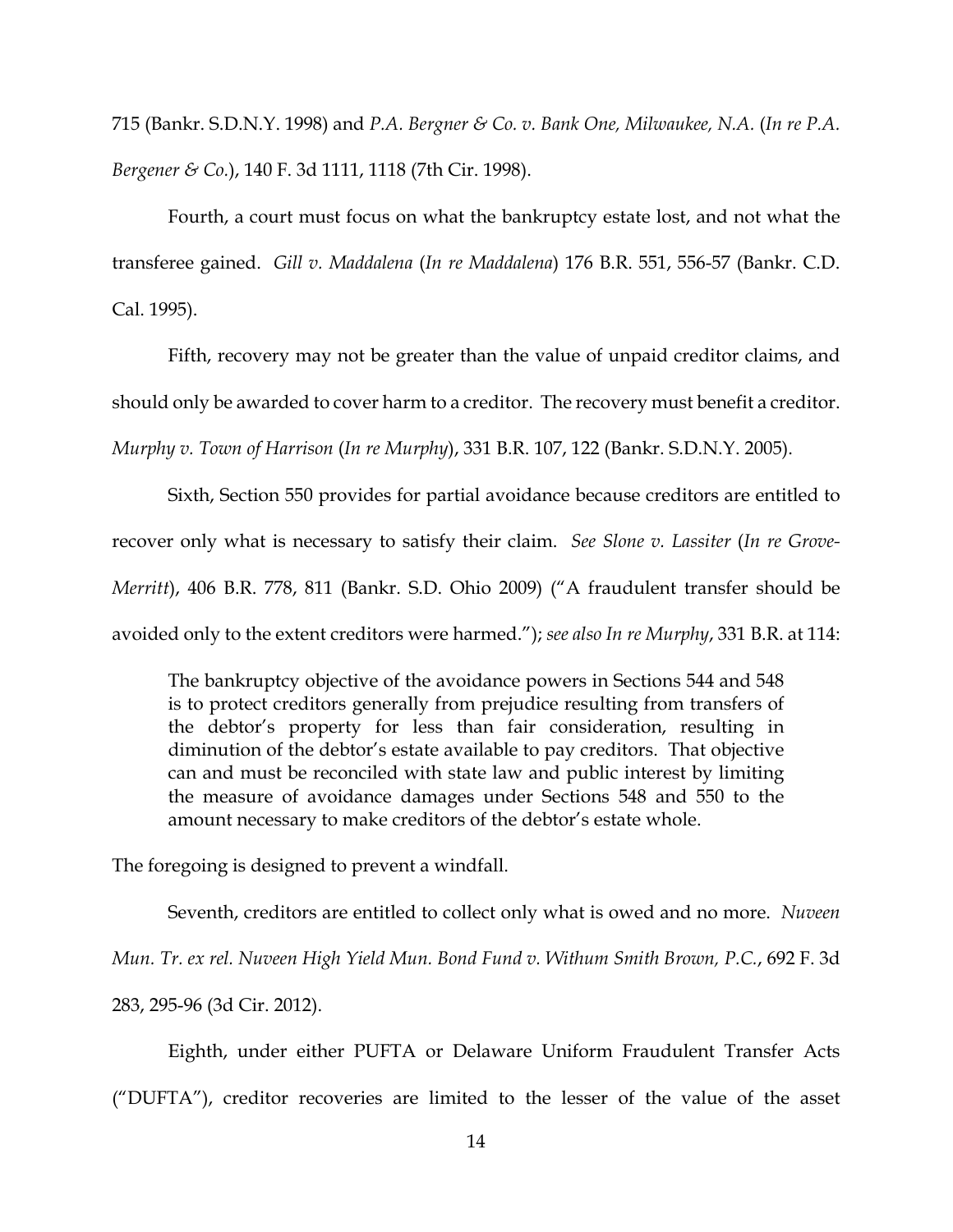transferred or the amount necessary to satisfy the creditor's claim. Uniform Fraudulent Transfer Act ("UFTA"), § 8(b); DUFTA § 1308(b); PUFTA, § 5108(b).5 The UFTA therefore does not allow an award of punitive damages. By their terms, Sections 548(a) and 550 of the Bankruptcy Code provide only for compensatory damages not punitive damages. Here, the only creditors who have not been compensated in whole are those Noteholders who sold their common stock before Select Medical purchased the reorganized Debtors.

 The Defendants also argue that *Tronox* and *Acequia* are distinguishable. In *Tronox*, the court also ruled that:

On the other hand, [the debtor] overstates its case when it implies that there is no cap on plaintiff's potential recovery other than the value of the property fraudulently transferred. Bankruptcy Code § 550 has several provisions that explicitly limit a plaintiff's recovery. . . .

464 B.R. at 617-18. The *Tronox* court denied summary judgment, holding that trial was necessary to determine what, if anything, would reduce damages. *Id.* at 618

The Defendants distinguish *Tronox* from the present case on several grounds:

- 1. Unlike *Tronox*, the value of the property transferred is known and undisputed. It is \$248.6 million in cash.
- 2. The Noteholders are the only unpaid creditors and have an allowed claim for a liquidated amount of \$210 million.

 <sup>5</sup> The parties dispute whether PUFTA or DUFTA applies. However, DUFTA and PUFTA are nearly identical and both follow UFTA on points relevant to the dispute which the Opinion addresses. *Compare* 6 Del. C §§ 1307(a)(1) and 1308(b), 12 Pa. Const. Stat. §§ 5107(a) and 5108(b), *with* UFTA, §§ 7(a)(1) and 8(b).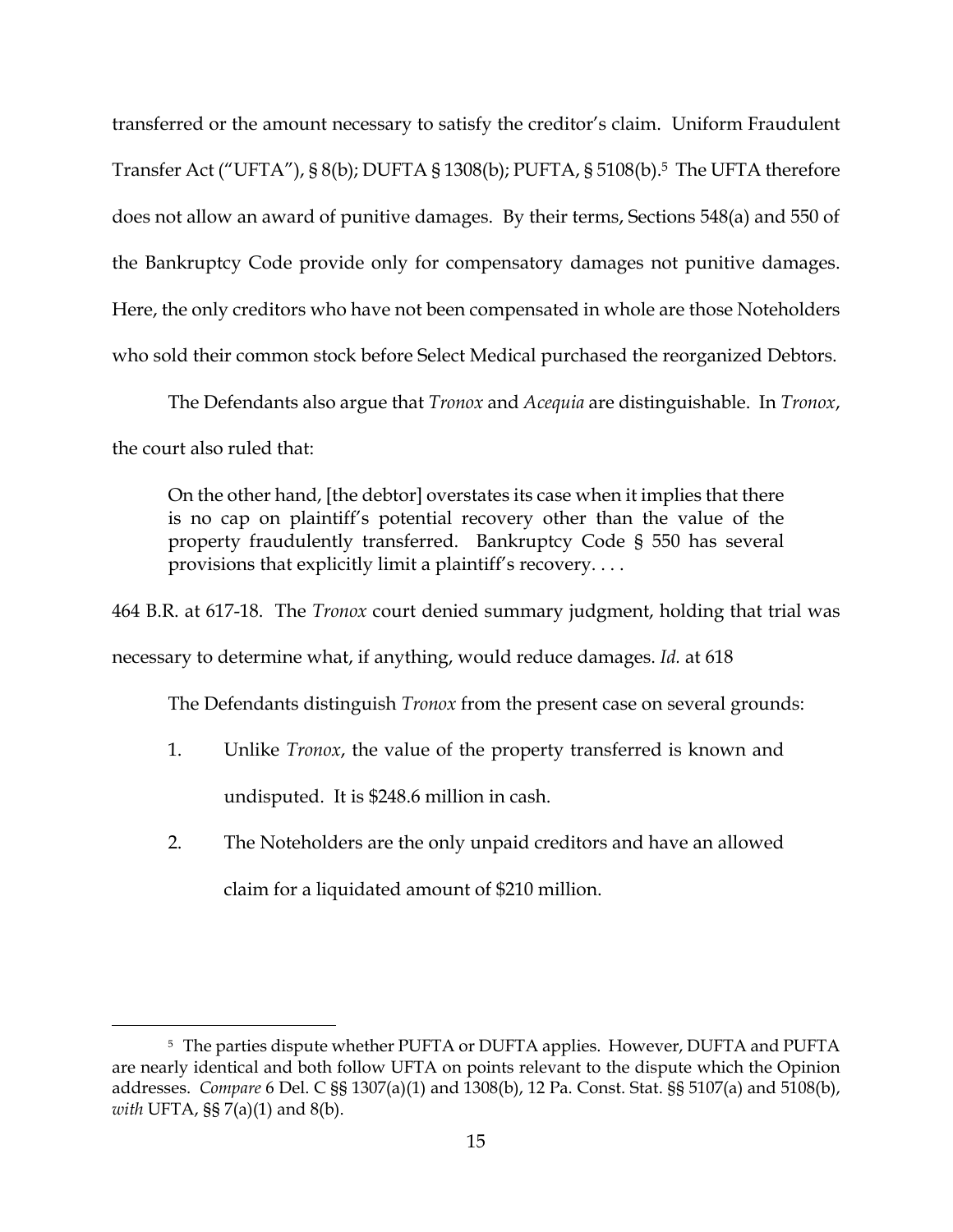- 3. The sale to Select Medical resulted in payment to the Noteholders in excess of their allowed claims.
- 4. The Litigation Trust has already settled claims for \$22 million.
- 5. The only creditors who remain unpaid are Noteholders who sold their stock before the sale to Select Medical. Their maximum recovery is approximately \$21 million. Defendants' Reply Brief at 7-8.

## **C. Determination**

### The Recovery is Not Capped

 The decision on the cross-motions is not as apparent as it may seem. On the one hand, there are numerous decisions, all outside of the Circuit in which the Court sits, holding that there is no cap on fraudulent transfer claim damages. On the other hand, there is in bankruptcy law the general rule that creditors are not entitled to receive more than their unpaid claims. Windfalls and punitive damages are not bankruptcy concepts.

 The Court's decision on the issue presented appears to be unanswered by the Third Circuit Court of Appeals. Further, the difference between the Litigation Trust's position and Defendants' position well exceeds \$200 million. On balance, the Court is satisfied that the Litigation Trust must be awarded summary judgment on the scope of damages – not on the amount, which remains at issue, but on the concept. Numerous cases stand for the proposition that a recovery under Section 550(a) is not capped by the amount of the creditor claims. *Stalnaker v. DLC, Ltd.*, 376 F. 3d 819 (8th Cir. 2004); *In re Leonard*, 125 F. 3d 543, 545 (7th Cir. 1997); *Tronox*, 464 B.R. at 613-14; and *MC Asset Recovery, LLC,* 2006 WL 5112612 at \*6-7. All of these cases and others to which the Court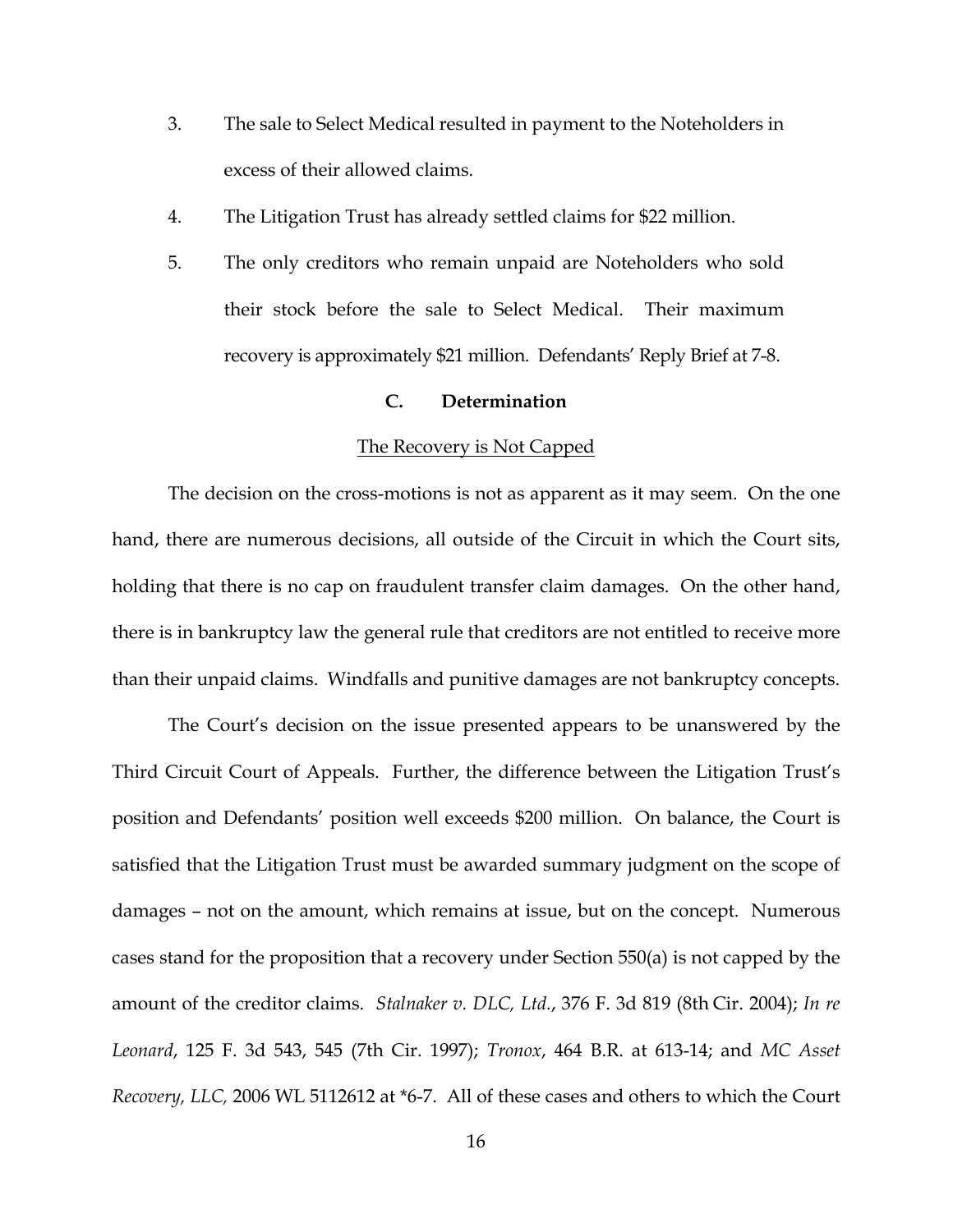refers above reject a cap on fraudulent transfer recoveries under circumstances like what is now before the Court. In *MC Asset Recovery*, the district court reviewed the cases and stated that "all have found that a trustee who brings an action to avoid or recover a fraudulent transfer may avoid or recover in its entirety, even when the value of the transfer exceeds the value of all allowed claims of unsecured creditors." 2006 WL 5112612 at \* 5. Were the Court to rule otherwise, it would mean that if Defendants are in fact liable for the fraudulent transfer, they would keep most if not all of the transferred money. The Court cannot countenance such an inequitable result if liability exists. *See, e.g.,* Adam J. Levitan, *Toward a Federal Common Law of Bankruptcy: Judicial Lawmaking in a Statutory Regime*, 80 AM. BANKR. L.J. 1, 1 n. 1 (collecting cases that proclaim "the bankruptcy court is a court of equity.")

 The Litigation Trust also points out in its Reply Brief (at page 9) that the Court's interpretation of Section 550 is in accord with the Supreme Court's decision in *Moore v. Bay*, 284 U.S. 4 (1931). There the Supreme Court held that a bankruptcy trustee could avoid a fraudulent transfer in its entirety, for the benefit of the estate, and that recovery was not limited to the amount of the unsatisfied creditor's claim. *Id.* at 4-5. According to *In re DLC, Ltd.*, 295 B.R. 593, 606 (B.A.P. 8th Cir. 2003), *Moore v. Bay* is codified by Section 550. A trustee may thus avoid a transfer beyond the extent necessary to satisfy a creditor's claim. The Trustee may avoid the entire transfer for the "benefit of the estate." *MC Asset Recovery*, 2006 WL 5112612 at \*4. Furthermore, and contrary to Defendants' position, "for the benefit of the estate" does not mean for the benefit of creditors. "Estate" means "all legal or equitable interests of the debtor in property as of the commencement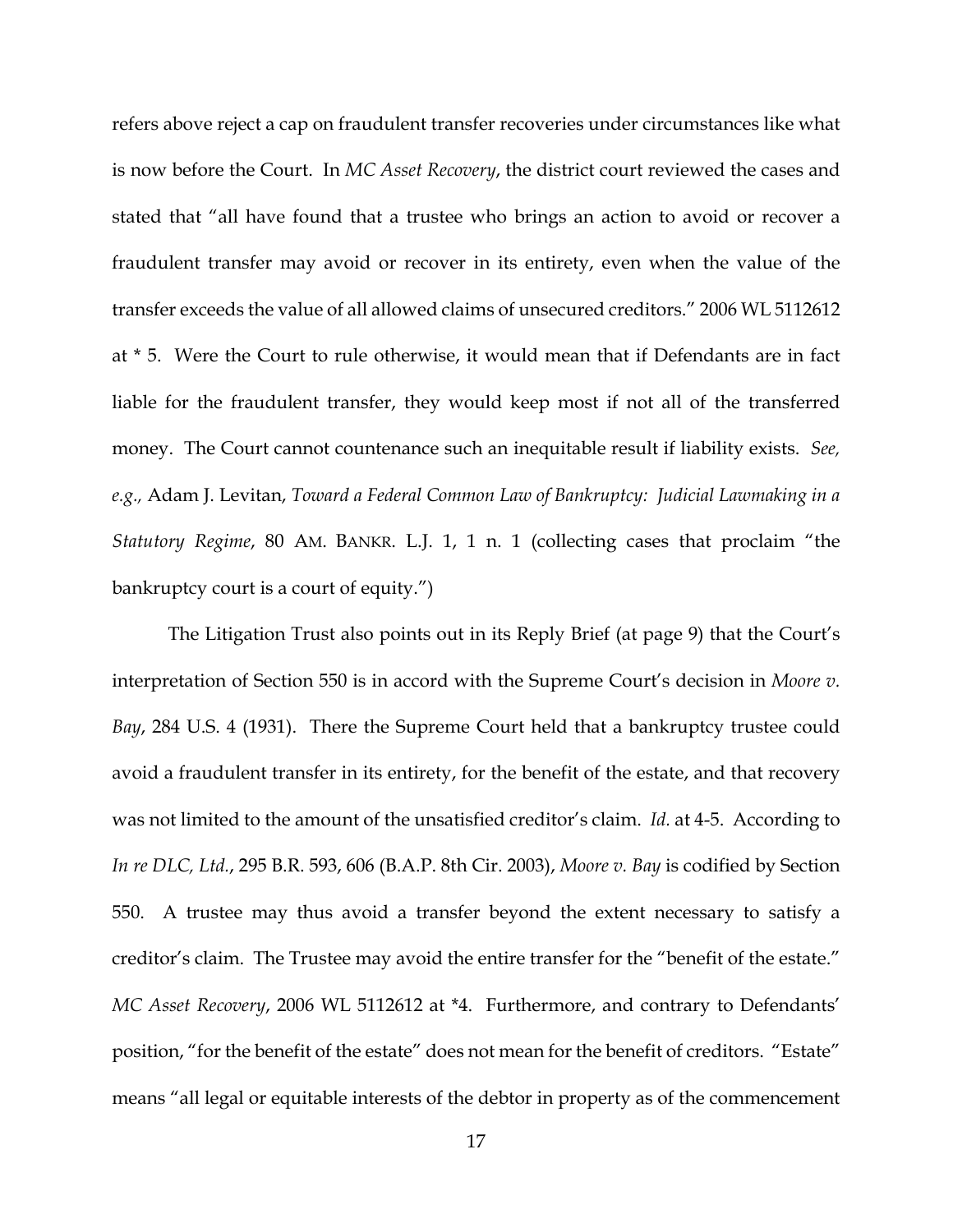of the case." *Tronox*, 464 B.R. at 613 (quoting 11 U.S.C. § 541). The estate is more than the interest of creditors. *Mellon Bank, N.A. v. Dick Corp.*, 351 F. 3d 290, 293 (7th Cir. 2003) (emphasis omitted) ("Section 550(a) speaks of the benefit to the estate – which in bankruptcy parlance denotes the set of all potentially interested parties – rather than to any particular class of creditors."); *In re Trans World Airlines, Inc.*, 163 B.R. 964, 972 (Bankr. D. Del. 1994) ("Section 550(a) requires a benefit to the 'estate,' not to creditors. 'Estate' is a broader term than 'creditors.'") In fact, the Plan provides that Court Square is entitled to one-half of recoveries by the Litigation Trust. D.I. 197-1 at 3, 27, 28.

 Cases which Defendants cite and rely upon are inapposite. For instance, *In re Murphy*, 331 B.R. at 107, involved property which a town foreclosed on. A trustee sought to avoid the transfer. *Id.* at 113. In the "extremely unusual" situation the bankruptcy court refused to set aside the transfer which would negate an enforceable state court judgment. *Id.* at 121-26.6

*Adelphi Recovery Trust v. Bank of Am.*, N.A. 390 B.R. 80 (S.D.N.Y. 2008), is another case Defendants heavily rely on. There, the court dismissed fraudulent transfer claims because any recoveries would have been paid to different creditors of a different debtor with no interest in the funds. *Id.* at 97.

 In another case that Defendants cite, *ASARCO LLC v. Americas Mining Corp.*, 404 B.R. 150, 176 (S.D. Tex. 2009), the court set aside the transfer in its entirety. The court

 <sup>6</sup> In *Tronox* the court found that "*Murphy* is factually distinguishable because there is no analogous state public policy at issue here." 464 B.R. at 617.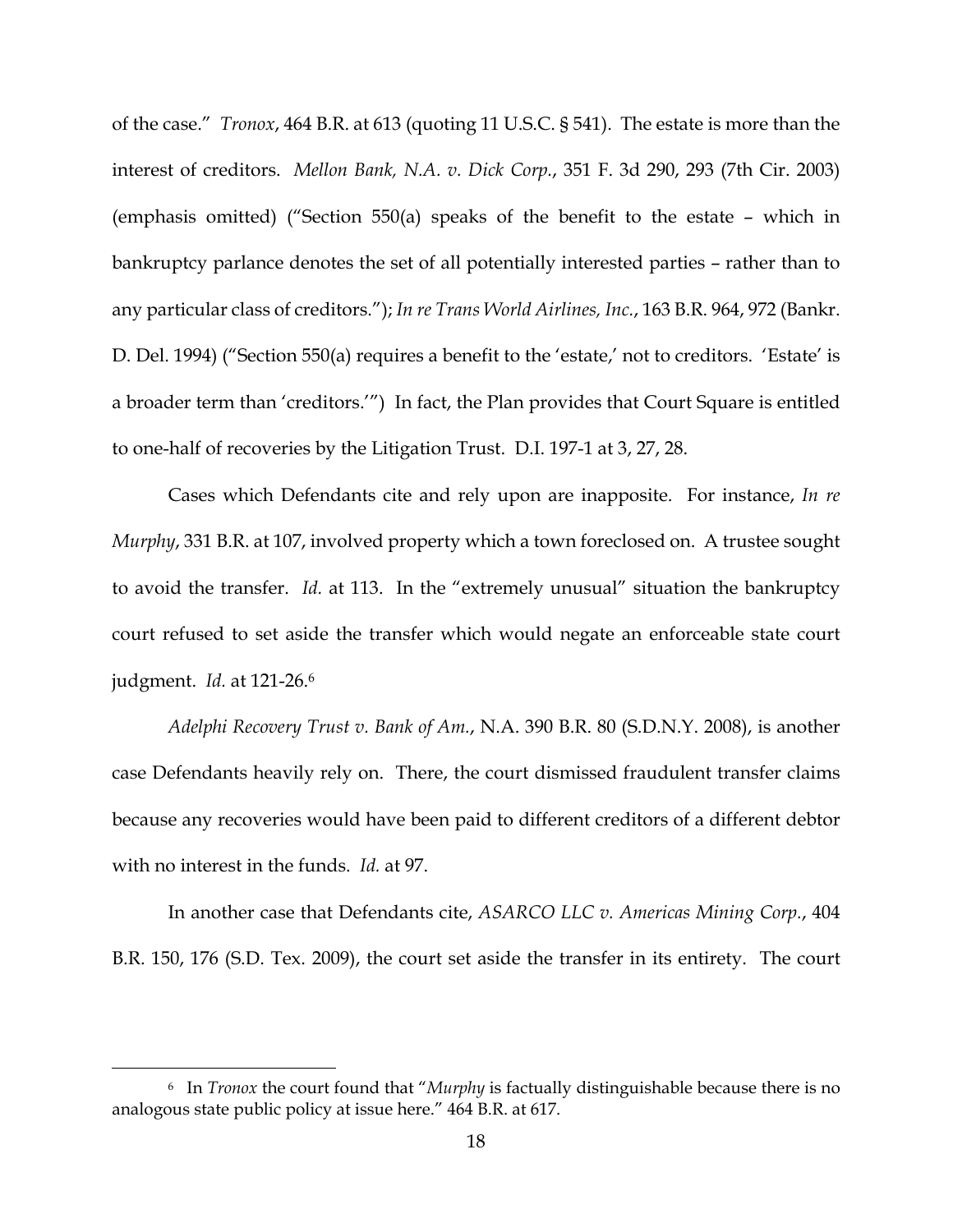thereby refused the defendants' request that recovery be limited to what was necessary to make creditors whole. *Id.*

 The Court is fully satisfied that any recovery by the Litigation Trust will benefit the Estate. The Noteholders are entitled to one-half of the Litigation Trust recoveries and Court Square, whose equity was eliminated and who is not a creditor, the other one-half.

## Appreciation of Noteholders' Equity

 The cases make it clear that the appreciation of equity from the Select Medical sale is irrelevant. The Court does not determine whether a party which received stock received too much or too little value when weighed against a claim. *Kipperman v. Onex Corp.*, 411 B.R. 805, 876 (N.D. Ga. 2009); *see also MC Asset*, 2006 WL 5112612 at \*6-7, n. 12 (noting appreciation of equity does not diminish value of claim); *In re Euler*, 251 B.R. 740, 747 (Bankr. M.D. Fla. 2000) (providing that an increase in value is a benefit of owning the stock just as decrease in value is a risk).

 It also cannot be assumed that the Noteholders will receive a windfall if successful in the litigation. Had there been no bankruptcy, the Noteholders would have received with interest \$470,332,509 at maturity or over \$380 million today. Moridani Decl. ¶¶ 8-9. Although the Noteholders in the Plan agreed to an allowed claim of \$210 million and waived interest, the Court does not see a windfall from recovery in the fraudulent transfer action.

#### PUFTA Recovery

 The parties agree that under PUFTA, the Litigation Trust's recovery is the lesser of "the value of the asset transferred . . . or the amount necessary to satisfy the creditor's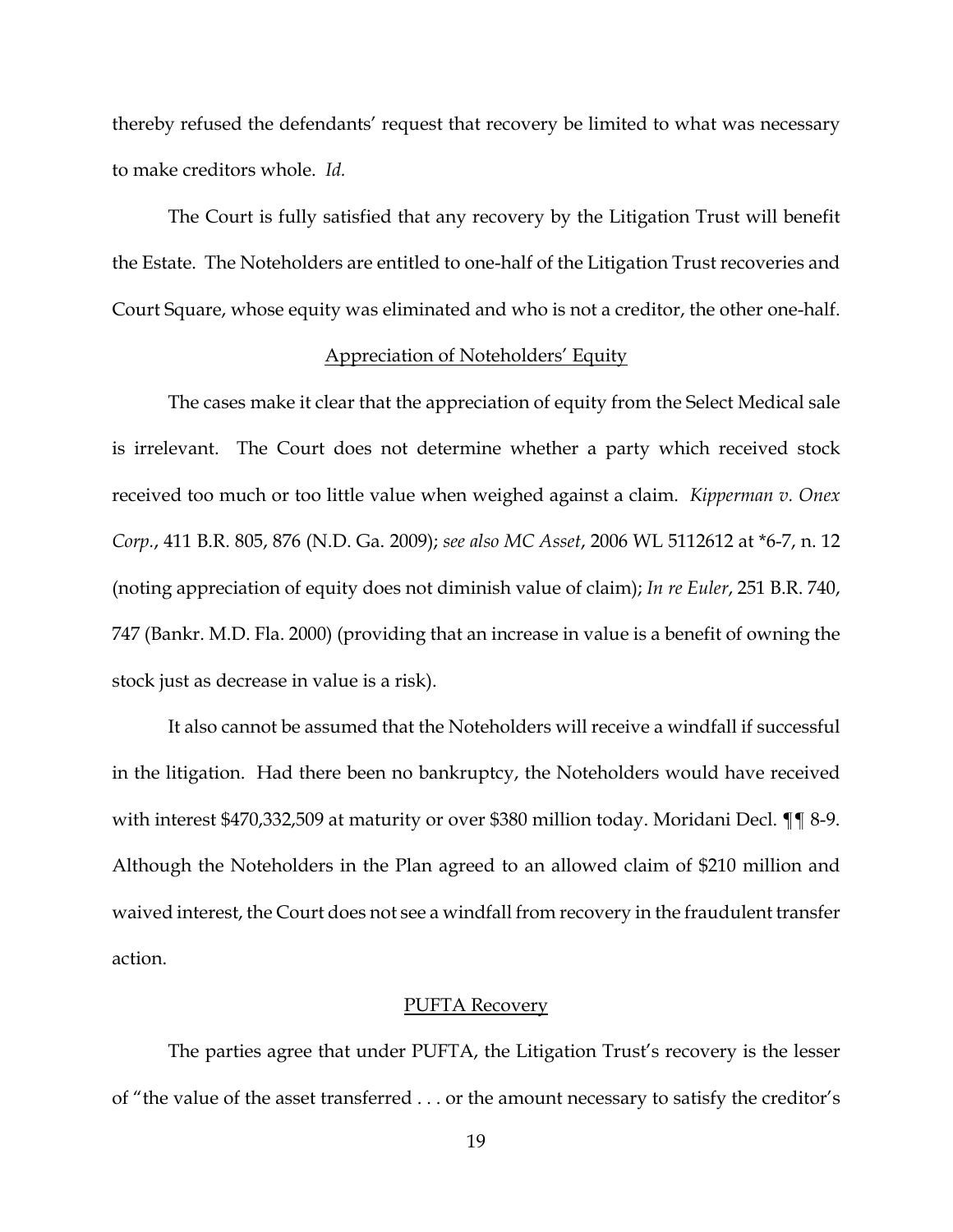claim." 12 Pa. C.S.A. § 5107(b). The question, therefore, is what the Noteholders received – actually received. The Court looks to the Disclosure Statement which provides that the Equity Interest which the Noteholders received satisfied 40.3% of the Senior Note Claims. The satisfaction of the claims of the Noteholders will occur only when (or if) the Litigation Trust recovers \$250.8 million (\$125.4 million  $x$  2), or \$228.7 million above the \$22.05 million the Trust received in settlement.7

 The Litigation Trust argues that "Defendants assert that the Plan is not binding on them . . . ." Litigation Trust's Brief in Opposition, p. 26. The Court does not think Defendants are making such an argument, which, in any event, would be wrong. Defendants do, however, argue that the "Litigation Trust and the Noteholders are similarly estopped from arguing that there was less than a 46% recovery for Noteholders." Defendants' Opening Brief, p. 10, n. 7. The Plan and the 40.3% valuation of the Equity Interest are indeed binding. Defendants both objected to the Plan and made claims on the Debtors' estate. *See In re Arctic Glacier Int'l, Inc.*, 2016 WL 3920855, \*14 (Bankr. D. Del. July 13, 2016), *aff'd*, 2017 WL 2573957 (D. Del. June 14, 2017) ("A confirmed plan is *res judicata* as to all issues decided or which could have been decided at the hearing on confirmation.") The Court again finds that the Equity Interest satisfied 40.3% of the

 <sup>7</sup> The \$228.7 million figure arises from the creditors' original claim in the amount of \$210 million, of which the Noteholders took a 40.3% equity interest, leaving their new value at \$84.63 million, or a \$125.37 million deficit. Considering the Noteholders carry a 50% litigation interest, to make the whole \$125.37 million would need to be doubled, making it \$250.74 million. The Litigation Trust has recovered \$22.05 million thus far. Thus, subtracting that \$22.05 million from \$250.74 million results in final recovery of \$228.7 million.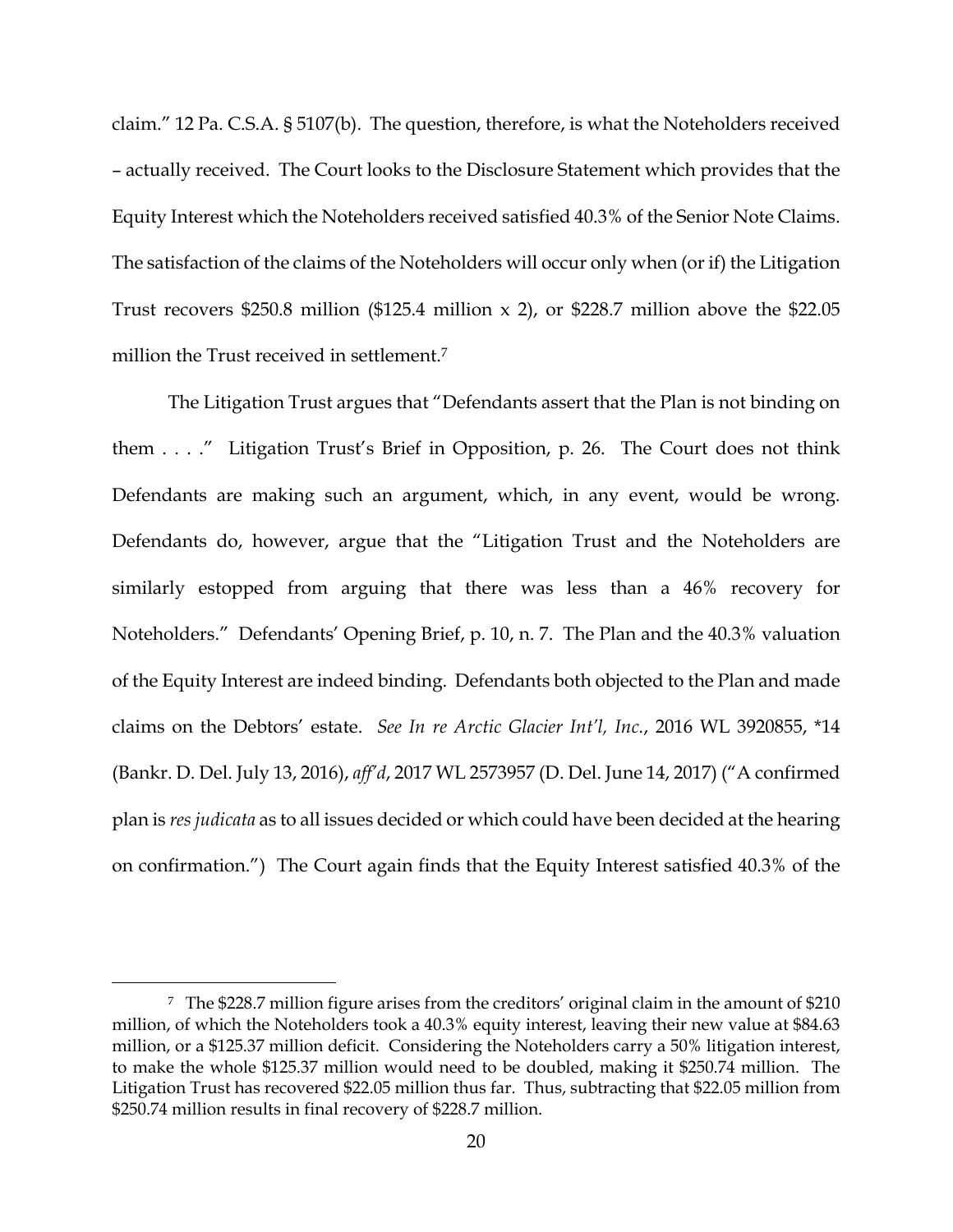Senior Note Claims. Were the Plan not controlling, and it is, the Noteholders would have been entitled to far more in principal and interest.

# **CONCLUSION**

 The Court therefore holds that the recovery of the Litigation Trust is not capped by the amounts received in the sale to Select Medical. Amounts received in excess of the sale consideration will not be a windfall. An Order consistent with the Opinion will issue.

Dated: November 1, 2017 KENLIC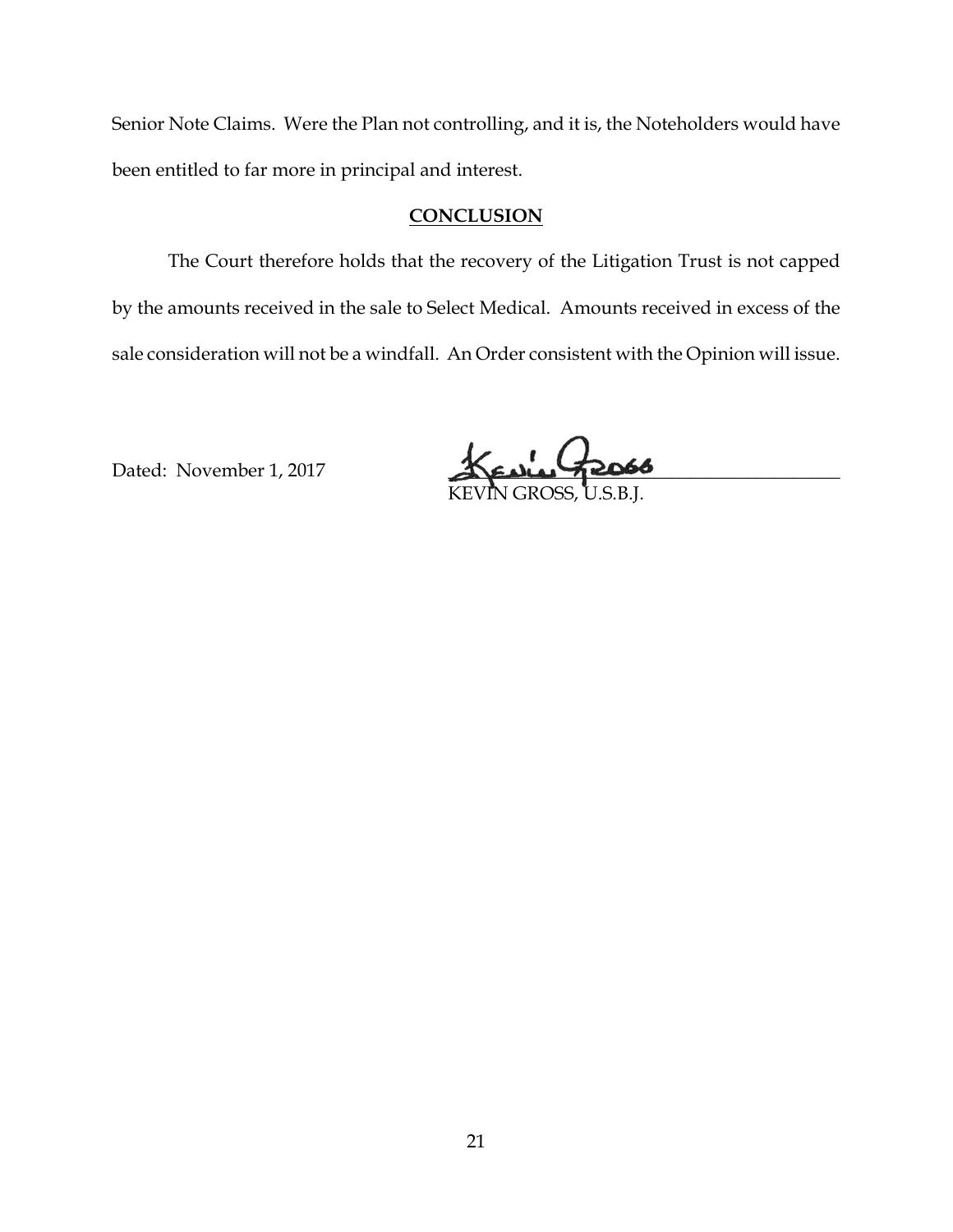# **IN THE UNITED STATES BANKRUPTCY COURT FOR THE DISTRICT OF DELAWARE**

| In re                                                     | Chapter 11                  |
|-----------------------------------------------------------|-----------------------------|
| PHYSIOTHERAPY HOLDINGS, INC., et al.,                     | Case No. 13-12965(KG)       |
| Debtors.                                                  |                             |
| PAH LITIGATION TRUST,                                     |                             |
| Plaintiff,                                                |                             |
| V.                                                        | Adv. Proc. No. 15-51238(KG) |
| <b>WATER STREET HEALTHCARE</b><br>PARTNERS, L.P., et al., |                             |
| Defendants.                                               | Re: D.I. 557 & 562          |

## **ORDER**

 The PAH Litigation Trust (the "Litigation Trust") and the Defendants have crossmoved for summary judgment on the issue of whether the Litigation Trust's recovery in the adversary proceeding is or is not capped by what the senior noteholders (the "Noteholders") received from the sale of Physiotherapy Associates Holdings, Inc. to Select Medical Corporation in March 2016 (the "Sale"). For the reasons contained in the Opinion of even date,

 IT IS ORDERED that Defendants' motion for summary judgment is denied. The Litigation Trust's motion for summary judgment directing that damages in the adversary are not capped by the amount Noteholders received from the Sale is granted, with the amount of damages to be determined pending the liability phase of the litigation. The